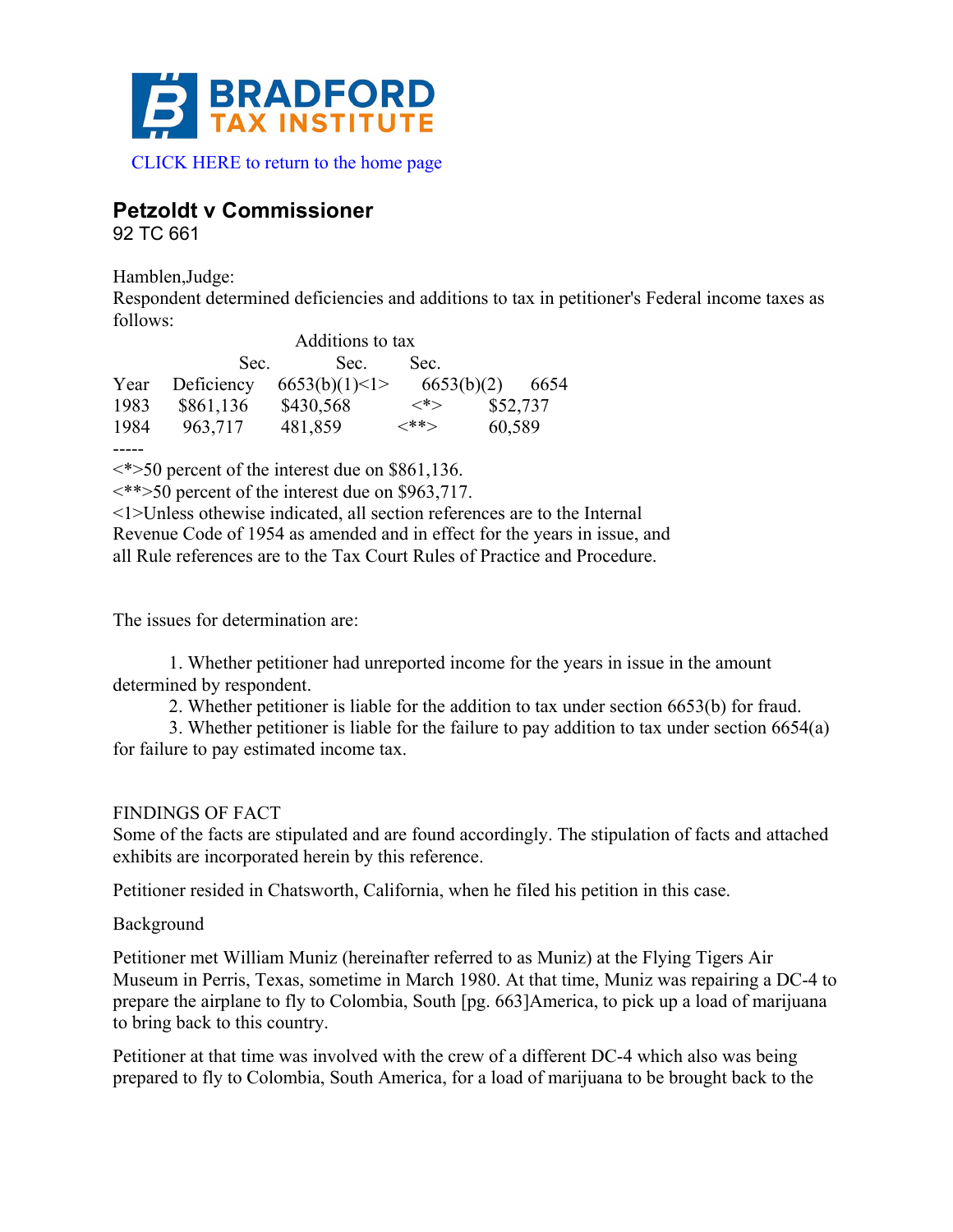United States. The pilot of petitioner's airplane asked Muniz to teach petitioner the duties of a flight engineer so that he could go along on that mission.

Muniz and petitioner were together in Paris, Texas, in March and April, 1980 off and on for a period of between 4 to 6 weeks. During this time, petitioner told Muniz that petitioner recently had returned from Colombia, South America, where he had gone on a "scouting mission" for the landing strip there and procedures and/or techniques in coming into Colombia and leaving with marijuana. Petitioner's passport reflects that he made a trip to Colombia, South America, in 1979.

During the time Muniz and petitioner were together in Paris, they exchanged stories on how each man previously had smuggled marijuana across the border from Mexico into the United States.

While in Paris, Texas, petitioner was called "Chuch," "Chuck," and a couple of other derivatives of "Chuch." Muniz heard petitioner's friends and certain unnamed Mexicans call petitioner a name which sounded something like "Chack."

After he left Paris, Texas, Muniz did not see petitioner again until August 1982.

At this meeting petitioner told Muniz that petitioner had just flown in a load of marijuana from Mexico to Colorado in an Aero Commander airplane recently purchased by petitioner. He also told Muniz that petitioner wanted to hire a new pilot to do the same thing. Petitioner wanted to replace the old pilot because petitioner was having trouble getting the money for the marijuana the pilot was given to sell.

Petitioner hired Muniz to pilot petitioner's airplane to smuggle marijuana into the United States from Mexico. Muniz was to be paid \$50,000 for this purpose.

After this meeting, petitioner returned to California to collect additional money from the sale of the marijuana he [pg. 664]recently had smuggled into the country. One week later Muniz flew to San Diego to begin the new drug smuggling venture with petitioner.

Petitioner was in charge of running the whole operation pertaining to the smuggling of marijuana from Mexico to Colorado in his Aero Commander. Other individuals were involved with petitioner in this endeavor, 2 including the "head man" who lived in the Laurel Canyon area of Los Angeles, California. In September 1982, petitioner located a "stash house" 3 to store the marijuana which Muniz was to fly in from Mexico for petitioner. Petitioner also made arrangements for the vehicles and ground crews needed for this operation.

In September 1982, Muniz flew petitioner's airplane to Guadalajara, Mexico, to bring back a 600- to 850-pound load of marijuana. The mission was aborted, however, when Muniz's guide was not able to locate the landing strip there. Muniz returned to the United States and landed in McAllen, Texas, where the plane was met by agents of the U.S. Customs Service, the Drug Enforcement Administration (hereinafter referred to as DEA), and others. Since there was no contraband on the plane, the Government agents let Muniz go on his way.

As soon as Muniz saw petitioner following the aborted mission, Muniz suggested that the operation be terminated. Petitioner, however, told Muniz that petitioner was under pressure and that he wanted to follow through with the operation. Petitioner offered Muniz \$75,000 and some marijuana to sell as an inducement to continue the operation. Furthermore, at the suggestion of the "head man" in Los Angeles, petitioner gave Muniz the Aero Commander. The airplane at the time was worth between \$30,000 and \$40,000. Muniz and petitioner parted company sometime after this; Muniz never actually flew a load of marijuana with or for petitioner.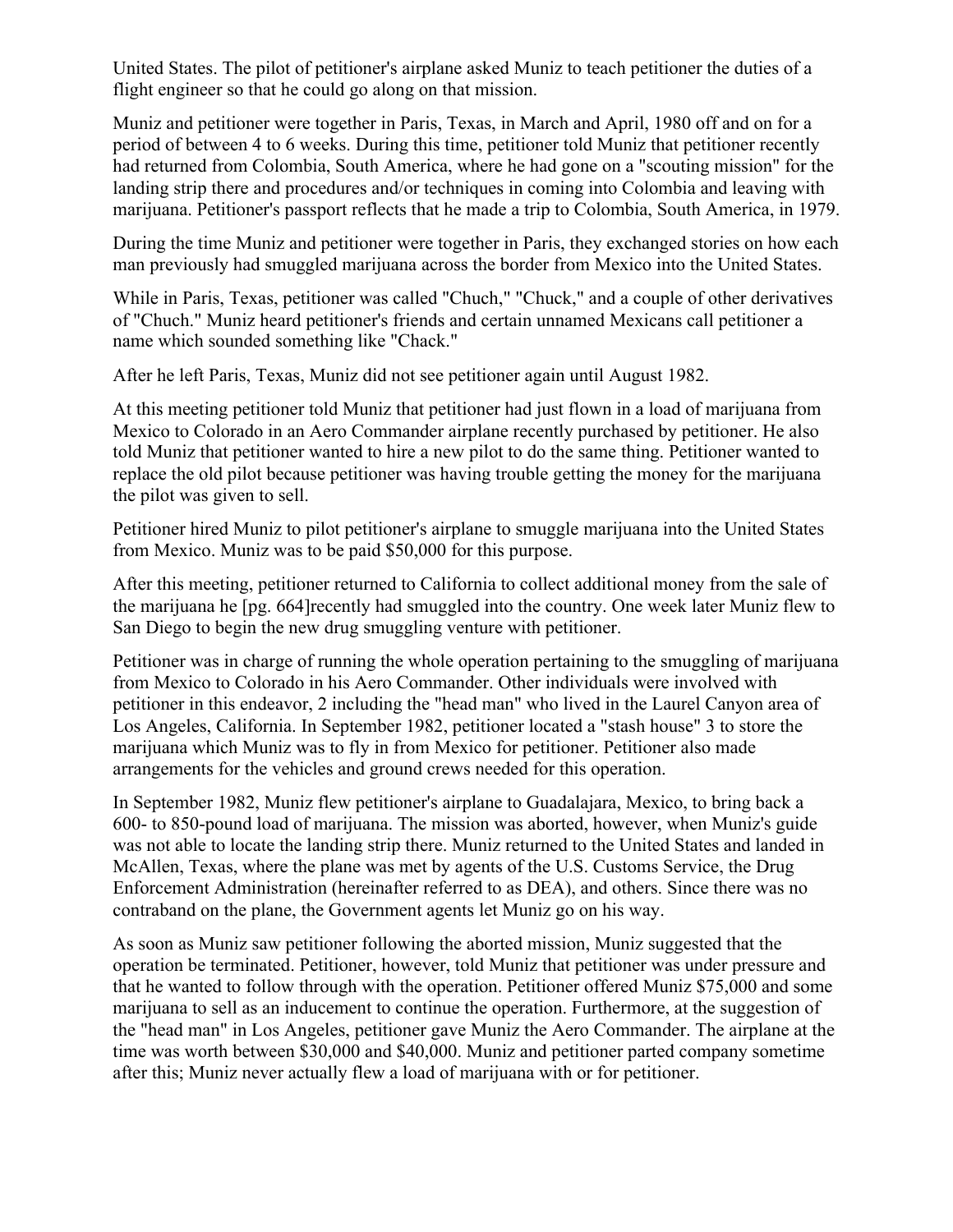Muniz testified at the trial under a grant of immunity pursuant to an arrangement with the U.S. Attorney, [pg. 665]Tucson, Arizona. The terms of the grant of immunity are not in the record.

On March 23, 1984, officers of the Pima County, Arizona, sheriff's office (hereinafter referred to as the sheriff's office) responded to a burglary-in-progress call at a residence at 11481 East Speedway, Tucson, Arizona (hereinafter referred to as "the Speedway residence"). Upon entering the Speedway residence, the officers observed a large quantity of marijuana. The officers then arrested the persons found on the premises.

An officer with the sheriff's office contacted Roger Wallace, an agent with the DEA in Tucson, about the marijuana found at the Speedway residence. After the DEA agents arrived at the Speedway residence, the sheriff's office asked the DEA to assume jurisdiction over the case.

The DEA agents that day obtained warrants authorizing the search of the Speedway residence and a residence at 521 South Placita Quince, Tucson, Arizona (hereinafter referred to as the Placita Quince residence). Under these search warrants, the DEA agents seized approximately 30,000 pounds of marijuana, drug ledgers 4 and other papers, some weapons, and some drug paraphernalia at the Speedway residence and approximately 10,000 pounds of marijuana, drug ledgers and other papers, and drug paraphernalia at the Placita Quince residence.

Based on the information seized at the Speedway and Placita Quince residences, the DEA agents obtained search warrants on March 26, 1984, for a residence at 1000 North Camino Cordon, Tucson, Arizona (hereinafter referred to the Camino Cordon residence), and 3492 East Calle Chica, Tucson, Arizona (hereinafter referred to as the Calle Chica residence). The DEA agents seized additional drug ledgers at the Camino Cordon and Calle Chica residences.

Jean Sweetser (hereinafter referred to as Sweetser), and Lea M. Petersen (hereinafter referred to as Petersen), leased the Placita Quince residence pursuant to a lease agreement [pg. 666]which commenced April 24, 1983. An unidentified male, not petitioner, gave Sweetser money to pay the rental provided for under the lease and to make payments of \$100 each to herself and to Petersen as compensation for entering into the lease. Although Sweetser and Petersen leased the residence and made the rental payments, neither one of them ever lived there during the time they leased the residence. Petersen began dating petitioner sometime before Christmas 1983, and married him sometime in 1984, but after March 1984.

Seven persons, including Guillermo Soto-Leal (hereinafter referred to a Soto-Leal), Ricardo Bustamante, Israel Valles- Valencia, Sweetser, and Petersen, but not petitioner, were indicted on Federal criminal charges based on information derived from the drug ledgers and other items seized by the DEA agents at the Speedway, Placita Quince, Camino Cordon, and Calle Chica residences (hereinafter referred to as the stash houses). 5 Soto-Leal, Bustamante, and Valles-Valencia subsequently were convicted and sentenced to prison terms. 6 During Soto-Leal's criminal trial, the drug ledgers, or portions thereof (hereinafter referred to as the drug ledgers), seized at the stash houses were admitted into evidence. At that trial, an examiner of questioned documents (i.e., a handwriting expert) testified that many of the writings contained in the drug ledgers were made by Soto-Leal.

Sweetser and Petersen were acquitted of the Federal criminal charges for which they were indicted upon motion for directed verdict at the conclusion of the Government's presentation.

At the time of her arrest in connection with the seizure of the 10,000 pounds of marijuana by the DEA at the Placita Quince residence, Petersen gave her resident address as 510 South Grinnell,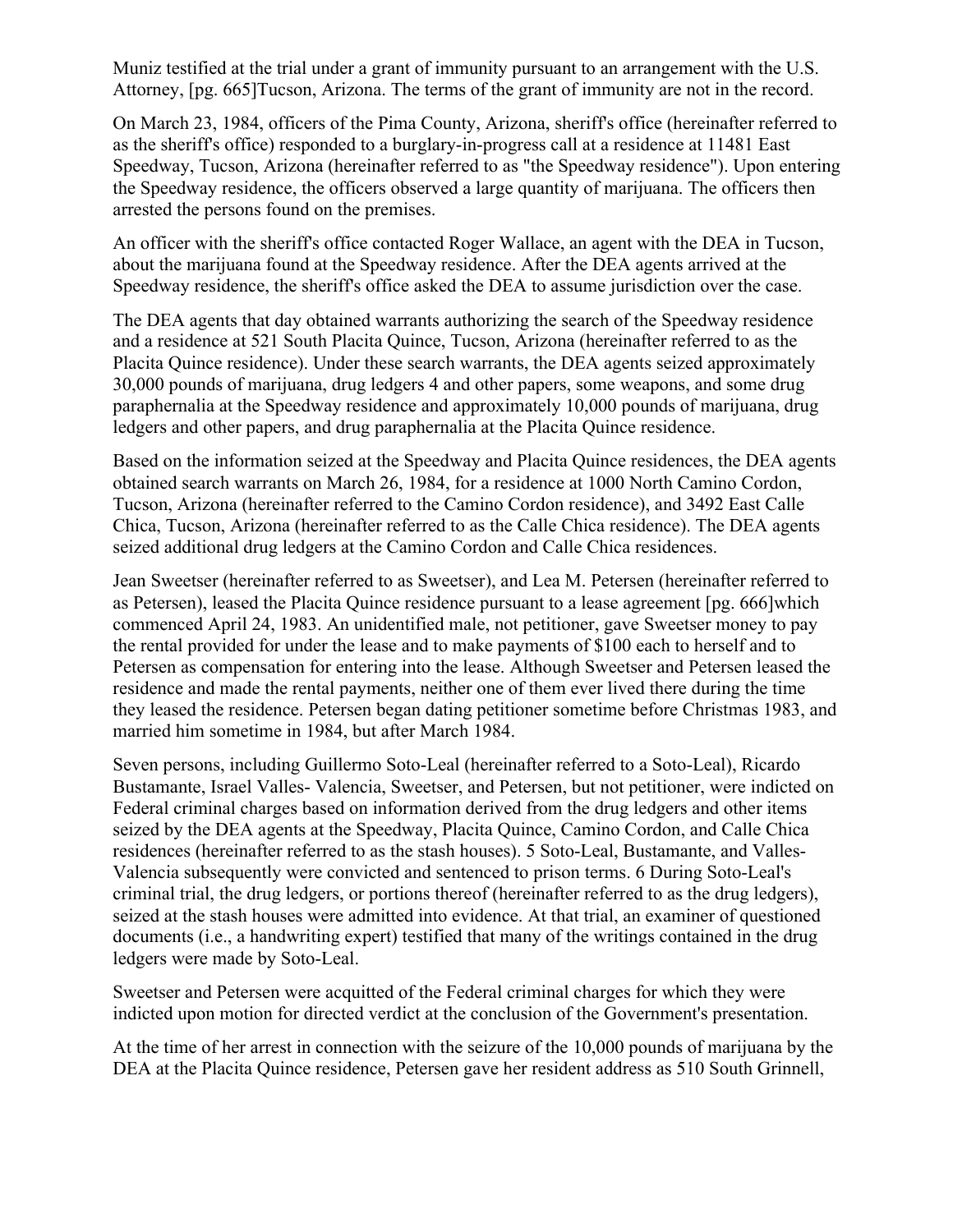Tucson, Arizona (hereinafter referred to as the Grinnell residence). At that time, petitioner held legal title to the Grinnell residence.

On May 10, 1984, petitioner was stopped for speeding and arrested by a Florida highway patrol officer in Madison [pg. 667]County, Florida. Petitioner was the only person in the automobile when he was arrested. At the time of his arrest, the automobile petitioner was driving contained \$610,712.42 in U.S. currency, which petitioner acknowledged to be his property, 55.6 grams of marijuana, amounts of diazepam and flurazepam (two controlled substances), drug paraphernalia, and his passport.

On October 9, 1984, petitioner pled guilty to attempted possession of the controlled substances and possession of the drug paraphernalia, both of which are misdemeanor offenses under the laws of the State of Florida.

Pursuant to a forfeiture proceeding in the State of Florida, petitioner acknowledged that at least \$105,000 of the \$610,712.42 found in his possession when he was arrested was contraband. Consequently, pursuant to Florida law, petitioner forfeited the \$105,000 to the State of Florida.

## The deficiency determination

On or about May 11, 1984, John Gay (hereinafter referred to as Gay) interviewed petitioner at the Madison County, Florida, jail (hereinafter referred to as the jail). At that time and beyond, Gay was an Internal Revenue agent, specifically a Special Enforcement Program agent, working out of the Jacksonville, Florida, District Office of the Internal Revenue Service. As a Special Enforcement Program agent, Gay examined mainly people allegedly involved in illegal activities, specifically smuggling in marijuana or cocaine. Gay advised petitioner that Gay was a revenue agent and was concerned with the civil matters of the case, that is, the taxation of the money found in petitioner's possession when he was arrested.

At the time Gay interviewed petitioner at the jail, Gay did not give petitioner any "Miranda warnings." Petitioner admitted to Gay that the cash was his. He also told Gay that he was in the gold and jewelry business and needed the cash to buy gold. Petitioner further told Gay that he had not filed a tax return in the last 2 years. During the course of Gay's interview of petitioner, on at least three occasions, petitioner declined to respond to Gay's questions, saying he wanted to talk to his lawyer first. Gay finally terminated [pg. 668]the interview when petitioner refused to answer any more questions.

Based on information Gay received from a special agent with the Criminal Investigation Division of the Internal Revenue Service, Tucson, Arizona, Gay concluded that petitioner was involved with the marijuana smuggling operation discovered at the stash houses in Tucson, Arizona. Portions of the drug ledgers allegedly pertaining to petitioner were sent to Gay by that special agent.

On or about May 17, 1984, Gay telephoned (602) 745-1028. A woman answered; Gay identified himself and asked to speak to petitioner. Petitioner came to the telephone and spoke to Gay. Gay identified petitioner as being the individual on the telephone from the sound of his voice which Gay recognized from their prior conversation and from the context of their conversation. The telephone number 745-1028 is contained within several of the drug ledgers seized at the stash houses in conjunction with the names "Chuck," "Chack," or "Cha." The word "Chuck" and/or "Chack" also was associated in several of the drug ledgers with a list of drug purchases made between June 24, 1983, and March 21, 1984, totaling \$3,053,430.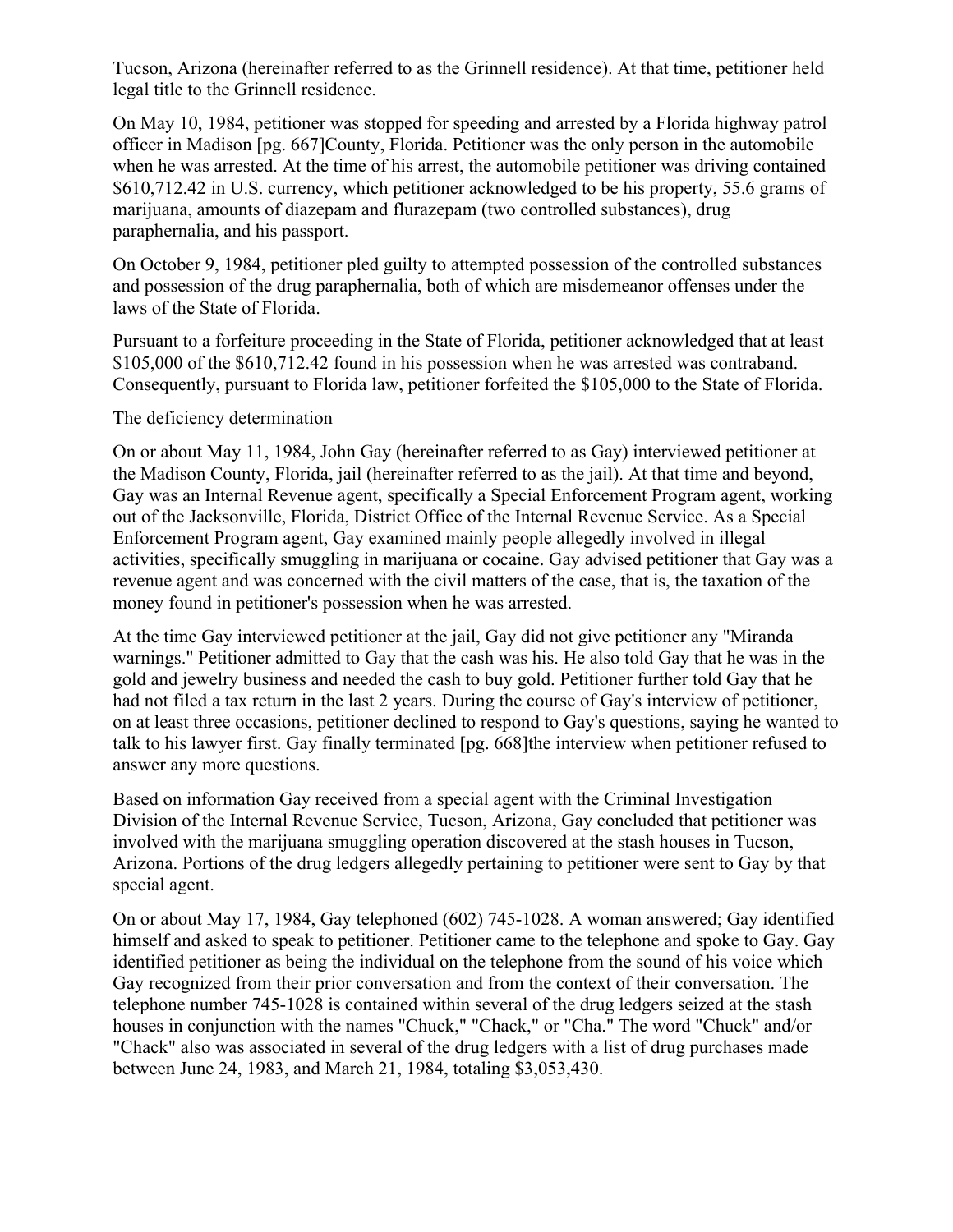This telephone number is an unlisted number at the Grinnell residence, assigned to petitioner's mother. Petitioner and a former spouse purchased the Grinnell residence in 1974. This former spouse executed a quit claim deed in 1975 conveying all of her right, title, and interest in the Grinnell residence to petitioner. Petitioner executed a deed of trust and assignment of rents as to the Grinnell residence on or about June 21, 1977, for which a deed of release and full reconveyance in petitioner's favor was executed on January 16, 1980. Petitioner executed a quitclaim deed on May 17, 1984, conveying to his mother his interest in the Grinnell residence. The record does not establish what, if any, consideration petitioner's mother gave him for this property interest or its fair market value at the time of the conveyance.

Using the cash-expenditures method of income determination and the drug ledgers found at the stash houses, Gay determined that petitioner had unreported income for 1983 and 1984 in the following amounts: [pg. 669]

1983

Marijuana Purchases

| Date | Amount   |
|------|----------|
|      | \$18,000 |
|      | 66,500   |
|      | 18,000   |
|      | 42,000   |
|      | 11,000   |
|      | 4,000    |
|      | 19,000   |
|      | 59,000   |
|      | 58,700   |
|      | 40,000   |
|      | 44,200   |
|      | 20,000   |
|      | 50,000   |
|      | 209,750  |
|      | 140,000  |
|      | 75,000   |
|      | 47,000   |
|      | 17,000   |
|      | 30,000   |
|      | 75,500   |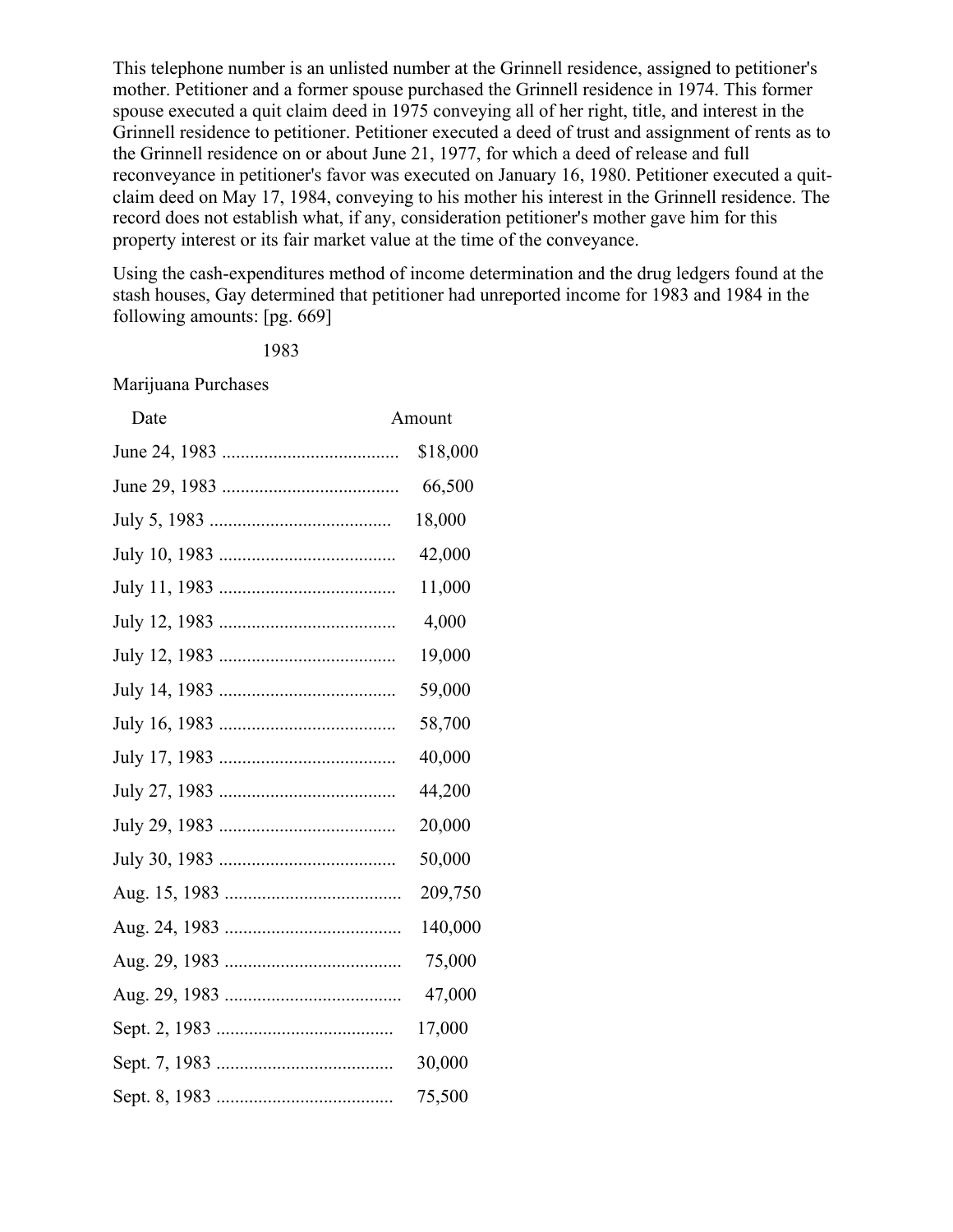| 439,000 |
|---------|
| 19,000  |
| 140,000 |
| 75,000  |
| 20,000  |

1,737,650

=========

## 1984

Marijuana Purchases

| Date                                                  | Amount   |
|-------------------------------------------------------|----------|
|                                                       | \$12,480 |
|                                                       | 164,800  |
|                                                       | 500,000  |
|                                                       | 36,000   |
|                                                       |          |
|                                                       |          |
|                                                       | 250,000  |
|                                                       | 91,000   |
| Cash in possession of petitioner at time of arrest    |          |
|                                                       |          |
| County, Florida, on May 10, 1984                      |          |
| Estimated personal living expenses (\$1,000 times 12) | 12,000   |
|                                                       |          |

 --------- 1,938,492

=========

[pg. 670]

Following his arrest in Madison Country, Florida, on May 10, 1984, petitioner paid the following amounts to attorneys or hospitals:

| Payee        | Amount paid | Date      |
|--------------|-------------|-----------|
| Lewis & Roca | \$50,000.00 | June 1984 |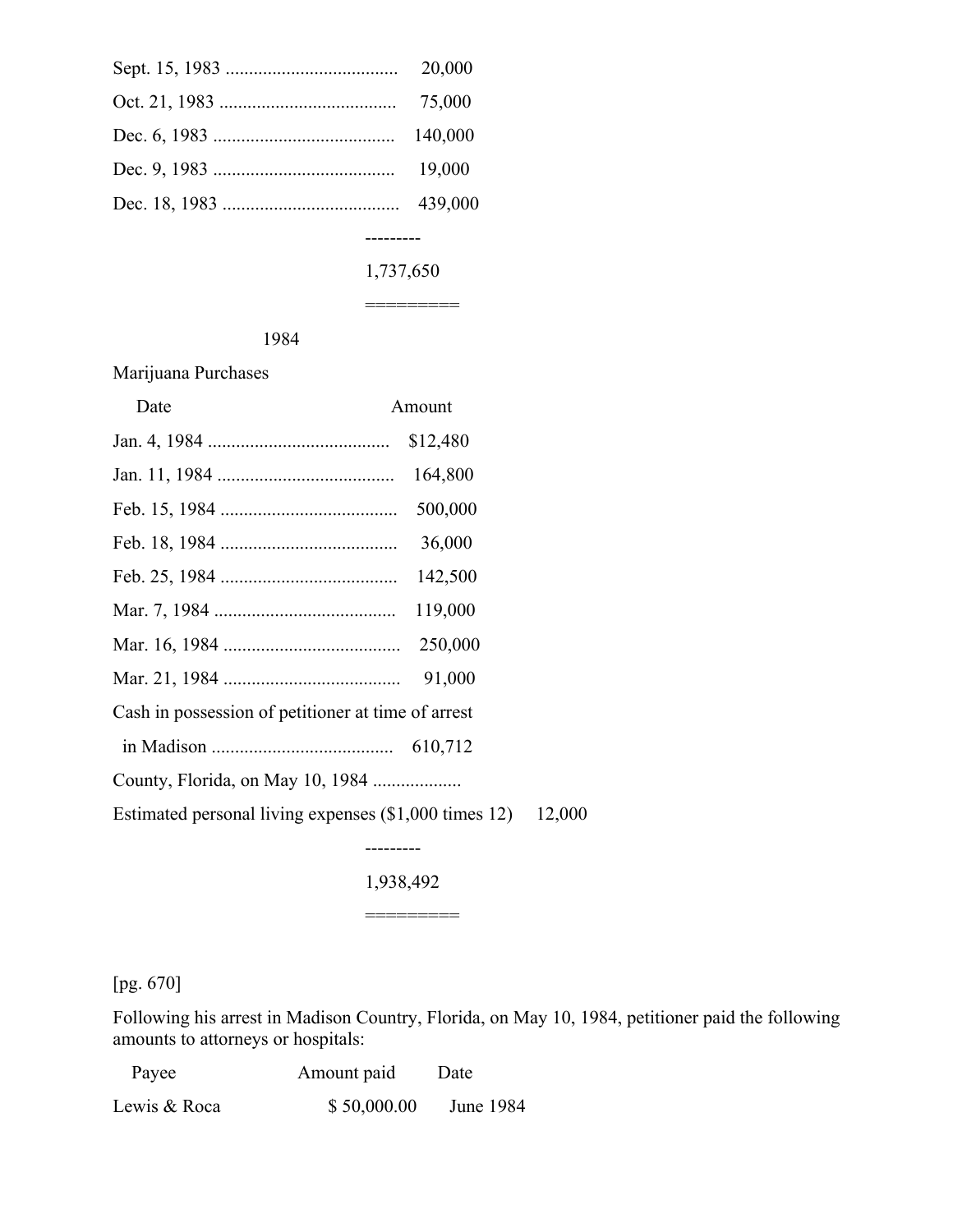| Lewis & Roca           | 24,550.00     | Oct. 1984 |
|------------------------|---------------|-----------|
| Martin S. Page         | 16,000.00     | Aug. 1984 |
| Edwin B. Browning, Jr. | 15,000.00     | Aug. 1984 |
| Michael J. Brown       | 53,500.00     | 1984      |
| <b>Steven Bosse</b>    | 2,000.00      | 1984      |
| St. Luke's Hospital    | 6,228.65      | 1984      |
|                        |               |           |
| Total                  | <7>167,278.65 |           |
|                        |               |           |

-----

<7>The record further shows that petitioner's mother paid an additional \$12,500 on his behalf to Edward C. Kitchen in May 1984. The record does

not disclose whether this \$12,500 came from petitioner's funds, from his

mother's funds, or from another source.

Petitioner did not provide to respondent any books or records with which respondent could determine petitioner's net worth or net income for the years in issue.

As of the date of petitioner's arrest in Florida on May 10, 1984, petitioner had not filed a U.S. Federal Individual Income Tax Return since the return he filed for his taxable year 1981. Petitioner filed Federal individual income tax returns reflecting income tax liability for the following years:

|      | Tax       |          |
|------|-----------|----------|
| Year | liability | Refund   |
| 1969 | \$76      | \$140.00 |
| 1971 |           | 143.05   |
| 1972 | 173       | 324.94   |
| 1973 |           | 74.30    |
| 1974 | ---       | 1,187.40 |
| 1975 | 633       | 6.70     |
| 1978 |           | 230.00   |
| 1980 |           | 299.00   |
| 1981 | 350       | 624.00   |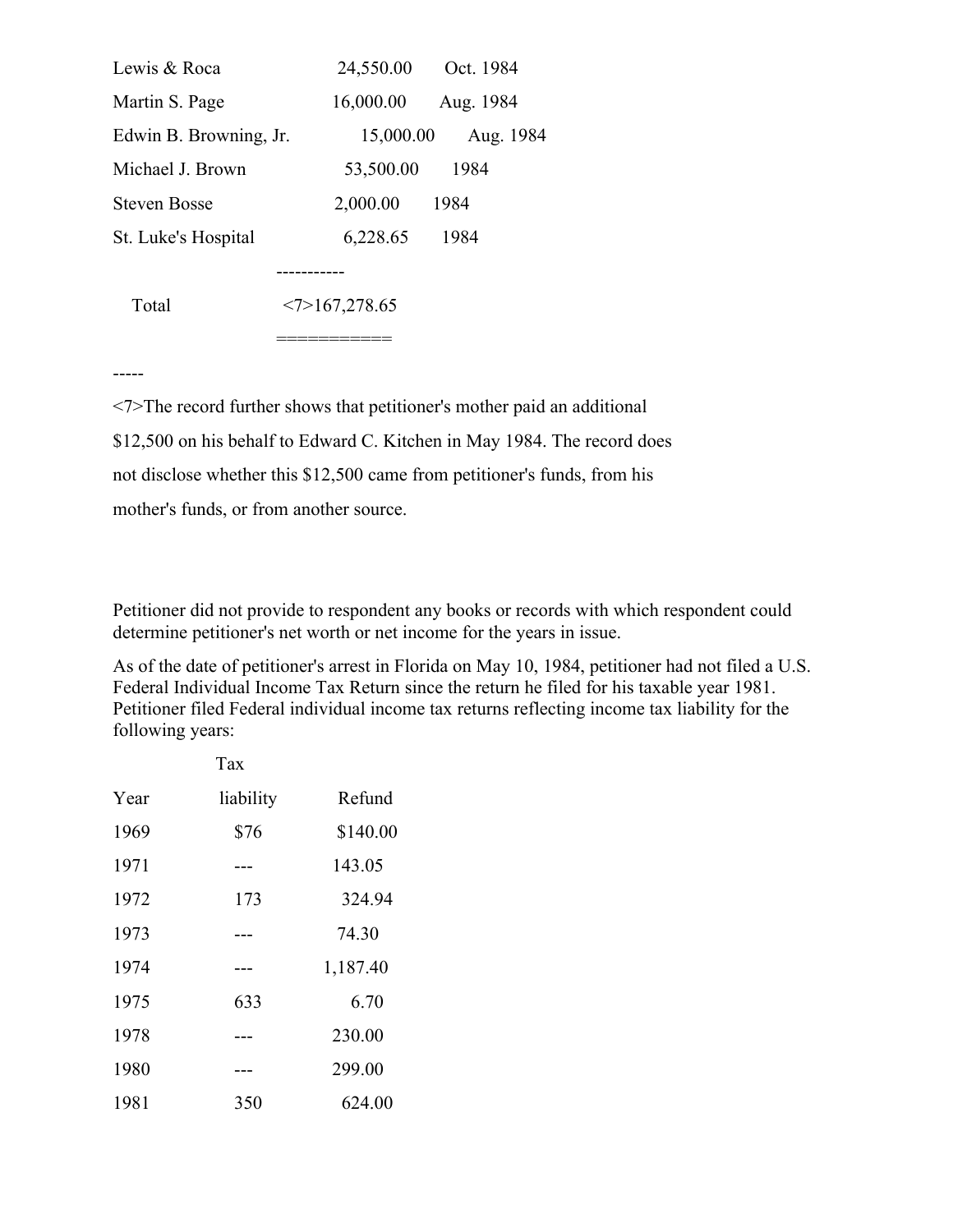Petitioner did not file Federal individual income tax returns for his 1970, 1976, 1977, 1979, 1982, 1983, or 1984 years. Petitioner's Federal individual income tax returns for the 1980 and 1981 years show his occupation as "truck driver" and wages of \$3,156 and \$6,312, respectively. Other than \$80 in income from refunds of State and local income taxes, the returns for 1980 and 1981 show no income other than wages. [pg. 671]

On May 23, 1984, respondent issued a jeopardy assessment against petitioner pursuant to section 6861 based on the alleged drug purchases made in 1983. Respondent further terminated petitioner's 1984 tax year as of May 10, 1984, to collect the taxes then due, pursuant to section 6851. The amount assessed was based on the cash recovered in Florida and the alleged drug purchases made in 1984. Petitioner sought review of these jeopardy and termination assessments in the U.S. District Court, District of Arizona. The District Court entered judgment in favor of the United States, finding that the jeopardy and termination assessments were reasonable. See Petzoldt v. United States, an unreported case (D. Ariz. 1984, 54 AFTR2d 84-6384, 84-2 USTC par. 9991).

Respondent issued a notice of deficiency on July 17, 1984, for the 1983 year, and on June 14, 1985, for the 1984 year, in the amounts set forth above. Petitioner timely petitioned this Court for a redetermination of respondent's deficiency determinations.

#### OPINION

A. PRELIMINARY MATTERS At the trial, petitioner raised objections on various grounds to certain of respondent's documentary and testimonial evidence which we admitted subject to those objections and further arguments to be presented in the briefs. Since some of this evidence is critical to the outcome of this case, we will address first our determination as to its admissibility.The rules of evidence applicable to Tax Court proceedings are the rules applicable in trials without jury in the U.S. District Court for the District of Columbia. These include the Federal Rules of Evidence (hereinafter referred to as FRE). See Rule 143(a), Tax Court Rules of Practice and Procedure; Vallone v. Commissioner, 88 T.C. 794, 796 n.3 (1987).1. The drug ledgersAt trial, respondent sought to introduce into evidence the drug ledgers which were found at the stash houses. Petitioner [pg. 672]objected, arguing that the drug ledgers are hearsay as to petitioner and, therefore, not admissible under FRE Rules 801 and 802. 8 Petitioner also objected to the authenticity of the drug ledgers.The drug ledgers and an enormous quantity of marijuana were seized by the DEA pursuant to valid search warrants. According to Gay, based on his personal experience, in appearance the records are similar to records maintained by other individuals who deal in drugs. The contents of the drug ledgers themselves show that they are the records of individuals dealing in large quantities of drugs. Therefore, we find that respondent has established the authenticity of these drug ledgers. See FRE 901(b)(4). 9 [pg. 673]FRE rule 801(c) defines hearsay as "a statement, other than one made by the declarant while testifying at the trial or hearing, offered in evidence to prove the truth of the matter asserted." A statement falling within the definition of hearsay under FRE rule 801(c) is not admissible unless it comes within one of the exceptions to the hearsay rule set forth in FRE Rules 803 and 804.Unquestionably, the drug ledgers are hearsay as to petitioner. Respondent contends, however, that the drug ledgers satisfy one or more exceptions to the hearsay rule and, thus, are admissible. For this purpose, respondent relies on FRE rules 803(6), 803(8), and/or 803(24). 10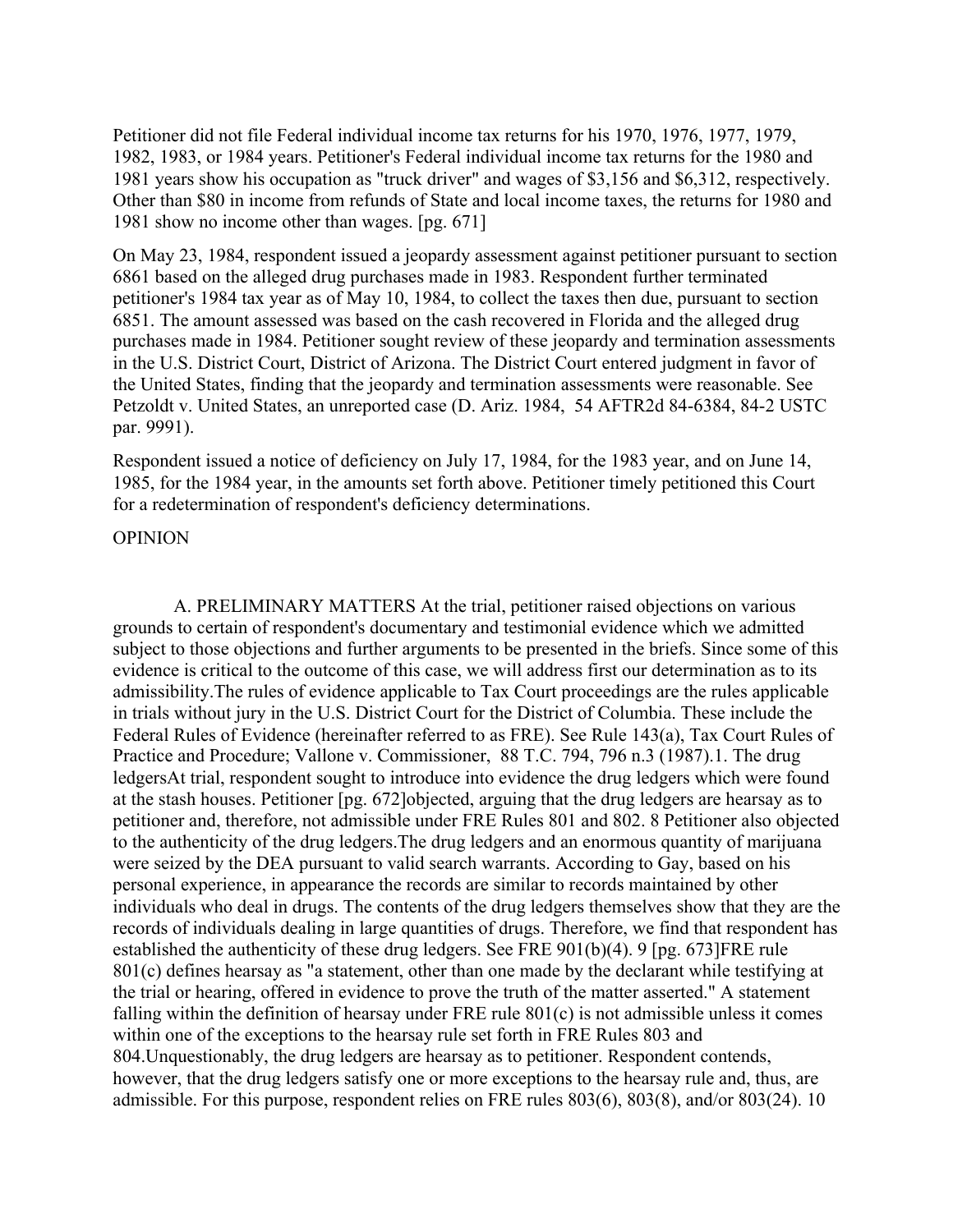Petitioner disagrees. We conclude that the drug ledgers are not admissible under FRE rules 803(6) or 803(8), but we find them to be admissible under FRE rule 803(24). [pg. 674]To support his arguments that the drug ledgers are admissible under one of the cited hearsay exceptions, respondent asks this Court to take judicial notice of the Soto-Leal criminal proceeding. Under FRE rule 201, 11 this Court may take judicial notice of adjudicative facts not subject to reasonable dispute which are either generally known within the jurisdiction of the Court or capable of accurate and ready determination by resort to sources whose accuracy cannot reasonably be questioned.It has been said that as a general rule, a court will not take judicial notice of proceedings or records in another cause so as to supply, without formal introduction of evidence, facts essential to support a contention in a cause then before it. M/V American Queen v. San Diego Marine Const., 708 F.2d 1483, 1491 (9th Cir. 1983). Nonetheless, records of a particular court in one proceeding commonly are the subject of judicial notice by the same and other courts in other proceedings. Estate of Reis v. Commissioner, 87 T.C. 1016, 1027 (1986); St. Louis Baptist Temple, Inc. v. Federal Deposit Insurance Corp., 605 F.2d 1169, 1172 (10th Cir. 1979). "[T]he extent to which the doctrine will be applied depends to a large degree upon considerations of expediency and justice under the particular circumstances of a case, as well as upon what it is that a court is asked to notice." Funk v. Commissioner, 163 F.2d 796, 801 (3d Cir. 1947). Thus, courts have taken notice that a particular case was on file, its docket number, who the attorneys of record were, who the presiding judge was, who the clerk of the court was, that a decision or judgment was entered, that an opinion was filed, as well as the language of a particular [pg. 675]opinion. See Estate of Reis v. Commissioner, supra, and cases cited therein. 12 In Estate of Reis, respondent asked us to take judicial notice of specific findings of fact of the New York State courts in lengthy litigation involving parties in privity with the taxpayer. There the Court took judicial notice of the existence of the New York State court opinions but we declined to take judicial notice of the specific findings of fact therein, explaining: Such findings do not satisfy the two tests of rule 201(b). They are not generally known to the public, nor are they so indisputable that their accuracy cannot reasonably be questioned. The mere fact that a court in one opinion makes findings of fact is not a basis for the same or another court in another proceeding to take judicial notice of those findings and deem them to be indisputably established for purposes of the pending litigation. \*\*\* [Estate of Reis v. Commissioner, 87 T.C. at 1028- 1029.] Cf. United States v. Haldeman, 559 F.2d 31, 107 (D.C. Cir. 1976), cert. denied sub nom. Ehrlichman v. United States, 431 U.S. 933 (1977) (district judge could take judicial notice in a preliminary hearing on the admissibility of certain evidence that certain testimony was in fact presented in another hearing at which the judge presided), and United States v. Dancy, 510 F.2d 779, 787 n.43 (D.C. Cir. 1975) (Court of Appeals took judicial notice of testimony in two other proceedings but cautioned: "Our reference here to the records in Norcome and Tillman is not meant to establish as factual the testimony presented therein. \*\*\* Rather, it is for the purpose of noting that the testimony and judicial findings in those cases appear to be sufficiently relevant to the issues in the present case to warrant inquiry on the remand we already require"), with United States v. Hernandez, 780 F.2d 113, 121 (D.C. Cir. 1986) (Court of Appeals was "troubled by District Court's broad use of its power to take judicial notice of matters outside the record" wherein the trial judge took judicial notice as substantive evidence of testimony in separate criminal trial of different defendant), and Melong v. Micronesian Claims Com'n, 643 F.2d 10, 12 n.5 (D.C. Cir. 1980) (Court of Appeals refused to take judicial notice as [pg. 676] substantive evidence of unauthenticated documentary material consisting primarily of minutes of meetings and correspondence).Here, we are concerned with a preliminary determination regarding the admissibility of evidence, not with the taking of notice as substantive evidence. FRE rule 104 13 pertains to rulings on preliminary matters. FRE rule 104(a) specifically provides that preliminary questions concerning the admissibility of evidence are determined by the Court without regard to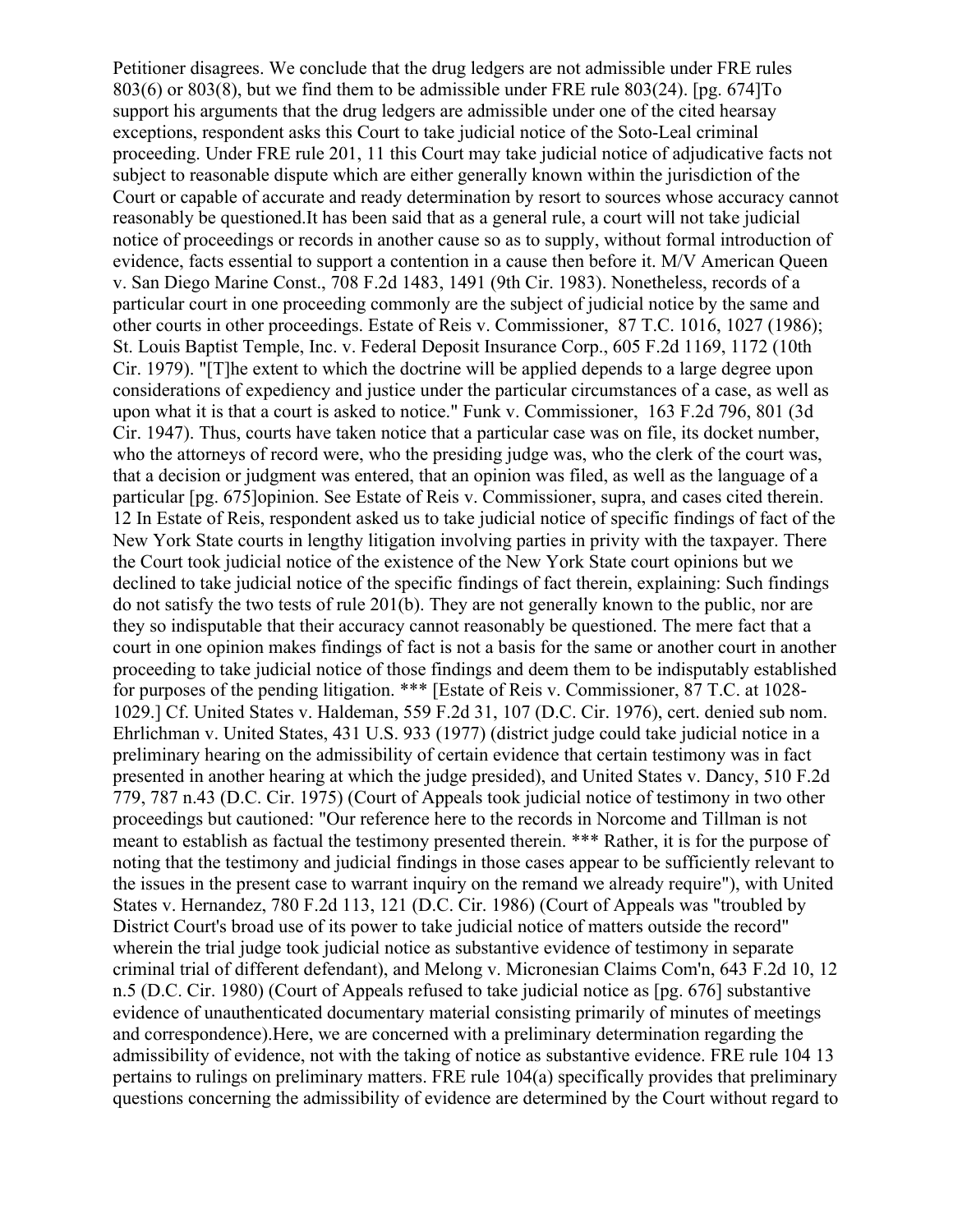the rules of evidence except those with respect to privilege. We believe that, in the interests of justice, for the limited purpose of determining the admissibility of the drug ledgers, it is proper for us to take judicial notice of the fact that in the Soto-Leal criminal proceeding the drug ledgers were admitted as evidence of Soto-Leal's dealing in marijuana and that a handwriting expert testified at that trial that many of the writings contained in the drug ledgers were made by Soto-Leal.We next consider whether the drug ledgers are admissible against petitioner in this case. First, respondent contends that the drug ledgers are admissible under FRE rule 803(6), the business records exception to the hearsay rule.For a memorandum or record to be admissible as a business record, it must be (1) made by a regularly conducted business activity; (2) kept in the regular course of that business; (3) the regular practice of that business to make that memorandum; and (4) made by a person with knowledge or from information transmitted by a person with knowledge. FRE rule 803(6); Clark v. City of Los Angeles, 650 F.2d 1033, 1036- 1037 (9th Cir. 1981), cert. denied 456 U.S. 927 (1982). Moreover, to be admissible [pg. 677]under FRE rule 803(6), business records must be authenticated "by the testimony of the custodian or other qualified witness." United States v. Houser, 746 F.2d 55, 61 (D.C. Cir. 1984) (court found inadmissible Bureau of Alcohol, Tobacco and Firearms tracer form offered to show weapon's movement in connection with interstate commerce; unnamed Government clerk who completed form and manufacturer's employee supplying information did not testify).It is not essential that the offering witness be the one who prepared the records. Any person in a position to attest to their authenticity is competent to lay the requisite foundation for admissibility. Pacific Service Stations Co. v. Mobil Oil Corp., 689 F.2d 1055, 1062 (9th Cir. 1982). At least one court has suggested that "there is no reason why a proper foundation for application of [FRE] Rule 803(6) cannot be laid, in part or in whole, by the testimony of a Government agent or other person outside the organization whose records are sought to be admitted." United States v. Hathaway, 798 F.2d 902, 906 (6th Cir. 1986). However, the offering witness must at least be familiar with the business's recordkeeping system. United States v. Hathaway, supra. See United States v. Mahar, 801 F.2d 1477, 1493 (6th Cir. 1986); Wallace Motor Sales v. American Motors Sales Corp., 780 F.2d 1049, 1061 (1st Cir. 1985); United States v. Wables, 731 F.2d 440, 449 (7th Cir. 1984), and cases cited therein; 4 J. Weinstein, Evidence, par. 803(6)[02], p.803-178 (1988 ed.). See also Karme v. Commissioner, 673 F.2d 1062 (9th Cir. 1982), affg. 73 T.C. 1163 (1980).No witness at the instant trial testified as to Soto-Leal's record-keeping system. Furthermore, we agree with petitioner that judicial notice of the criminal proceeding would not support the admission of the drug ledgers under FRE rule 803(6). At the criminal proceeding a handwriting expert testified that the handwriting in the drug ledgers for the most part was that of Soto-Leal, one of the defendants in the criminal proceeding. The Government there offered the drug ledgers into evidence as an admission against interest for Soto-Leal. The Government also offered the drug ledgers as evidence against the other defendants as a statement made by a coconspirator. See United States v. Valles-Valencia,[pg. 678] 811 F.2d 1232, 1237-1238 (9th Cir. 1987), as amended 823 F.2d 381 (9th Cir. 1987). Admissions against interest and statements by co-conspirators fall outside the scope of the hearsay rule. FRE rule  $801(d)(2)$ . Thus, in the Soto-Leal criminal proceeding, no foundation was laid as to Soto-Leal's record-keeping system sufficient to authenticate the drug records under FRE rule 803(6) nor has the requisite foundational testimony been supplied in the instant case. Consequently, respondent has not shown here that the drug ledgers are admissible under the business records exception to the hearsay rule.Next, respondent contends that, as suggested by the Court at trial, once seized the drug ledgers became part of a Government report and, as such, are admissible under FRE rule 803(8). Petitioner argues that the drug ledgers are hearsay within hearsay and, pursuant to FRE rule 805, 14 are admissible only if they independently meet one of the hearsay exceptions. We agree with petitioner.FRE rule 803(8) excepts from the hearsay rule, "Records, reports,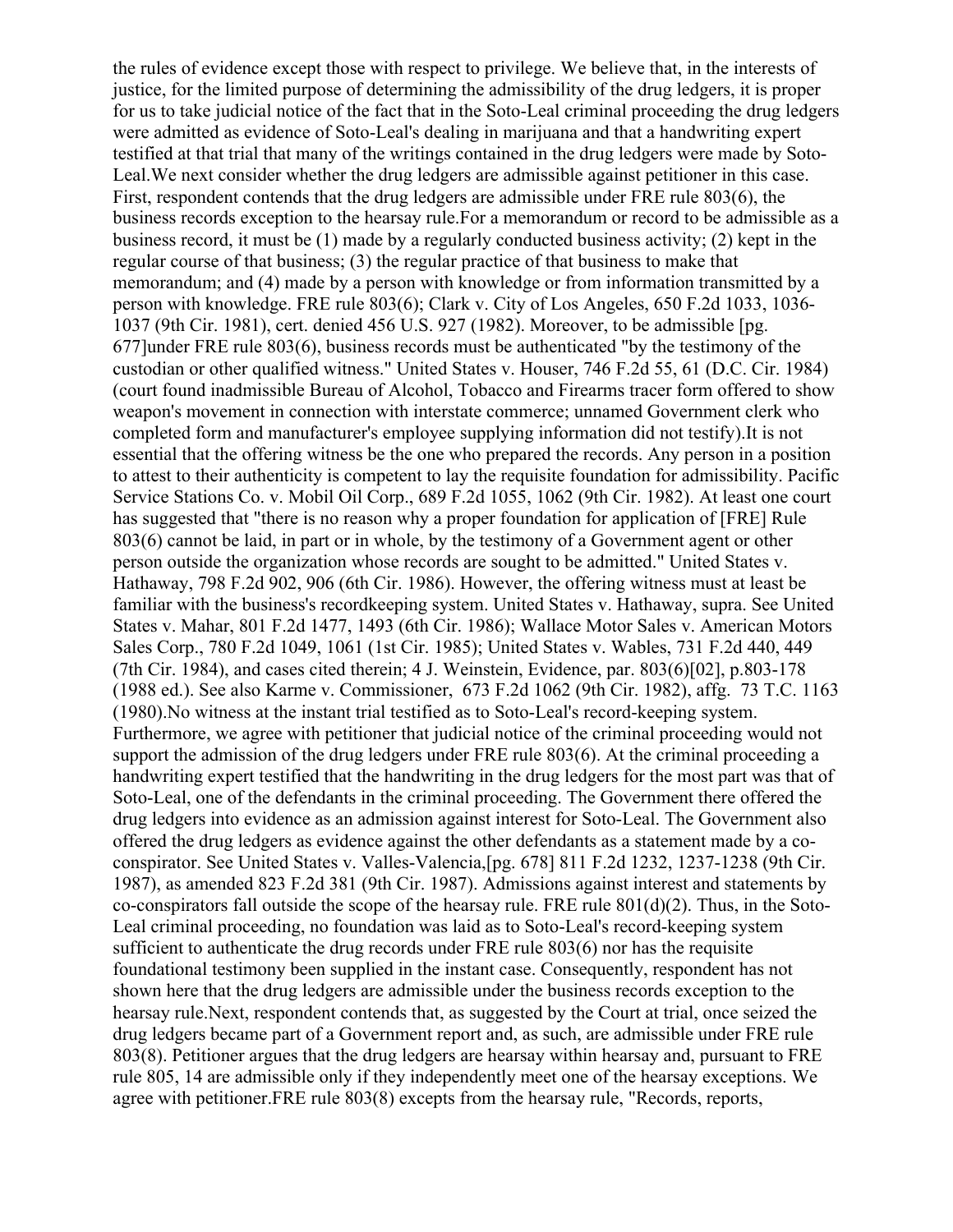statements, or data compilations, in any form, of public offices or agencies, setting forth \*\*\* (B) matters observed pursuant to duty imposed by law as to which matters there was a duty to report \*\*\* or (C) in civil actions and proceedings \*\*\*, factual findings resulting from an investigation made pursuant to authority granted by law, unless the sources of information or other circumstances indicate lack of trustworthiness." Thus, documents authored by individuals or entities not "a public office or agency" cannot qualify for admission under FRE rules 803(8)(B) or (C). See In re Japanese Electronic Products Antitrust Litigation, 723 F.2d 238, 272 (3d Cir. 1983), revd. on other grounds sub nom. Matsushita Electronic Industrial Co. v. Zenith Radio Corp., 475 U.S. 574 (1986); Fraley v. Rockwell Intern. Corp., 470 F. Supp. 1264, 1267 (S.D. Ohio 1979). Hence, respondent here cannot rely on FRE rule 803(8) alone as ground for the admission of the drug ledgers but must have some independent basis for their admission under the hearsay rule exceptions. [pg. 679]Lastly, respondent contends that the drug ledgers are admissible under FRE rule 803(24), the so called "catch-all" or residual exception to the hearsay rule. We agree.FRE rule 803(24) excepts from the hearsay rule a statement not specifically covered by any of the other exceptions contained in FRE 803 if the statement has "equivalent circumstantial guarantees of trustworthiness," is offered as evidence of a material fact, is more probative on the point for which it is offered than any other evidence which the proponent can procure through reasonable efforts, and its admissibility accords with the general purposes of the Federal Rules of Evidence and the interests of justice. Furthermore, the proponent must give notice of his intention to offer the statement "sufficiently in advance of the trial or hearing to provide \*\*\* a fair opportunity to meet it \*\*\* and the particulars \*\*\* including the name and address of the declarant." 4 J. Weinstein, Evidence, par. 803(24)[01], pp. 803-373-380 (1988 ed.); Fong v. American Airlines, Inc., 626 F.2d 759, 763 (9th Cir. 1980).In applying FRE rule 803 we are faced with two seemingly opposing policies. First, "federal law favors the admission of probative evidence. In fact, '(t)he Federal Rules and practice favor admission of evidence rather than exclusion if the proffered evidence has any probative value at all.' \*\*\* Doubts 'must be resolved in favor of admissibility.' " United States v. Holladay, 566 F.2d 1018, 1020 (5th Cir. 1978), cert. denied 439 U.S. 831 (1978), quoting Sabatino v. Curtiss National Bank of Miami Springs, 415 F.2d 632, 636 (5th Cir. 1969), cert. denied 396 U.S. 1057 (1970). On the other hand, the residual exception to the hearsay rule "is to be used very rarely and only in exceptional circumstances 'to ensure that this provision does not emasculate our well developed body of law and the notions underlying our evidentiary rules.' " Goldsmith v. Commissioner, 86 T.C. 1134, 1140 (1986), quoting United States v. Mathis, 559 F.2d 294, 299 (5th Cir. 1977). For the following reasons we believe that the overwhelming interests of justice require the admission of the drug ledgers under FRE 803(24).The drug ledgers were identified in the Soto-Leal criminal proceeding as having been written for the most part by a [pg. 680]defendant in an enormous drug smuggling operation. The entries were self-incriminating, made with regularity, and relied upon by the writer. See United States v. Wright, 826 F.2d 938, 945-946 (10th Cir. 1987) (inculpatory portions of codefendant's diary admitted); United States v. McPartlin, 595 F.2d 1321, 1350 (7th Cir. 1979), cert. denied 444 U.S. 833 (1979) (desk diary admitted). The ledgers were seized by agents of the DEA after local police officers accidentally stumbled upon the drug smuggling operation in the course of a burglary-in-progress call. There is nothing to suggest that the drug ledgers do not accurately reflect the drug transactions depicted therein. These facts show sufficient circumstantial guarantees of trustworthiness to assure reliability. See United States v. Foster, 711 F.2d 871, 882-883 (9th Cir. 1983), cert. denied 465 U.S. 1103 (1984) (records of drug transactions); Karme v. Commissioner, 673 F.2d at 1064-1065 (records of foreign banks); United States v. McGrath, 613 F.2d 361, 367-368 (2d Cir. 1979), cert. denied sub nom. Buckle v. United States, 446 U.S. 967 (1980) (record of drug dealings); United States v. Friedman, 593 F.2d 109, 118-119 (9th Cir. 1979) (written summary of official Chilean records).Several of the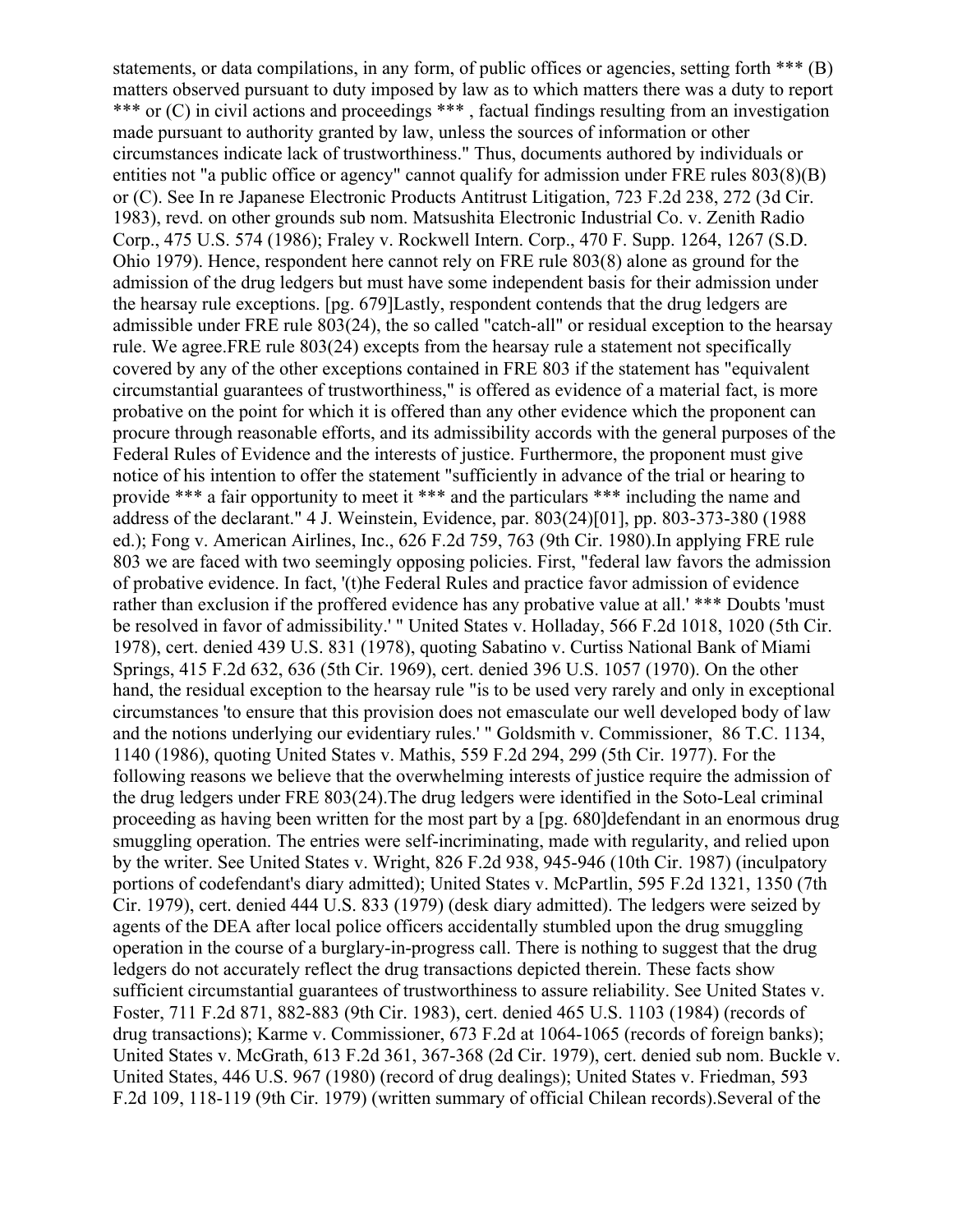drug ledgers contained the words "Chuck," "Chack," and/or "Cha." These words were associated in the drug ledgers with an unlisted telephone number registered to petitioner's mother at the Grinnell address. Gay discovered in May 1984 that petitioner could be reached at this number. Therefore, the drug ledgers can be linked to petitioner which further supports their trustworthiness. See United States v. Baxter, 492 F.2d 150, 164-165 (9th Cir. 1973), cert. denied 416 U.S. 940 (1974).The drug ledgers are being offered by respondent both to link petitioner to an illegal, income-producing activity and to support the respondent's determination of unreported income. Therefore, it is clear that the drug ledgers are material.Petitioner, not surprisingly, refused to furnish respondent any information regarding petitioner's income for the years at suit and maintained no records of his own sufficient for respondent to reconstruct his income. In light of the status of the Soto-Leal criminal proceeding at the time of this [pg. 681]trial, 15 it is improbable that respondent could have secured the testimony of Soto-Leal or the other defendants in the criminal proceeding. Regardless, Soto-Leal's business records would be more probative evidence as to petitioner's income than Soto-Leal's testimony would have been. Therefore, it is clear that the drug ledgers are the most probative evidence on the relevant issues which respondent could secure through reasonable efforts, and that the interests of justice would best be served by their admission.The portion of the drug ledgers upon which respondent relies were made available to petitioner at the commencement of the jeopardy and termination assessments hearing held in 1984 in the U.S. District Court, District of Arizona. 16 Petitioner was informed during the stipulation process for this case that the evidence used in that hearing would be used here. Therefore, petitioner received the requisite notice of respondent's intention to offer the drug ledgers.Petitioner relies upon United States v. Garcia-Duarte, 718 F.2d 42 (2d Cir. 1983), in arguing that the drug ledgers are inadmissible hearsay. There, the court held that certain drug records were not admissible as business records or a co-conspirator's statement. No argument was made that the records could be admissible under FRE rule 803(24). We do not read the Garcia-Duarte case as holding that the drug records would not be admissible under any exception to the hearsay rule and find its holding inapposite here.Respondent has satisfied all of the requirements for the admission of the drug ledgers under FRE rule 803(24). Consequently, we find that the drug ledgers are admissible under the residual exception to the hearsay rule.2. Petitioner's statements while in custodyAt trial, petitioner interposed an objection to Agent Gay's testimony relating to statements made by petitioner on May 11, 1984, while in jail in Florida. Petitioner argued that the statements, made while he was in custody, should [pg. 682]be excluded because Gay did not give to petitioner the warnings mandated by Miranda v. Arizona, 384 U.S. 436 (1966). In Miranda, the Court examined in-custodial abuses which eroded the Fifth Amendment guarantee that "No person \*\*\* shall be compelled in any criminal case to be a witness against himself \*\*\* ."It has been said that: At the heart of Miranda are the propositions that the Fifth Amendment privilege against being compelled to be a witness against one's self is fully applicable during a period of custodial interrogation, that compulsion is inherent in interrogation in custodial surroundings, and that the protections flowing from adequate warning and the rights of counsel are needed to make the privilege against self-incrimination meaningful in such a setting. \*\*\* [C. Wright, Federal Practice and Procedure: Criminal 2d sec. 76, at 124 (1982 ed.); fn. refs. omitted.] The Miranda warnings are required to be given "when the individual is first subjected to police interrogation while in custody at the station or otherwise deprived of his freedom of action in any significant way." Miranda v. Arizona, 384 U.S. at 477. Subsequent cases have made it clear that Miranda warning requirements are not limited to just police officers or to stationhouse interrogations. In Mathis v. United States, 391 U.S. 1 (1968), the Court held that the Miranda warnings were required at the commencement of an interview conducted by an internal revenue agent in a State prison during a routine tax investigation.There the Court noted, at 4, that: It is true that a "routine tax investigation" may be initiated for the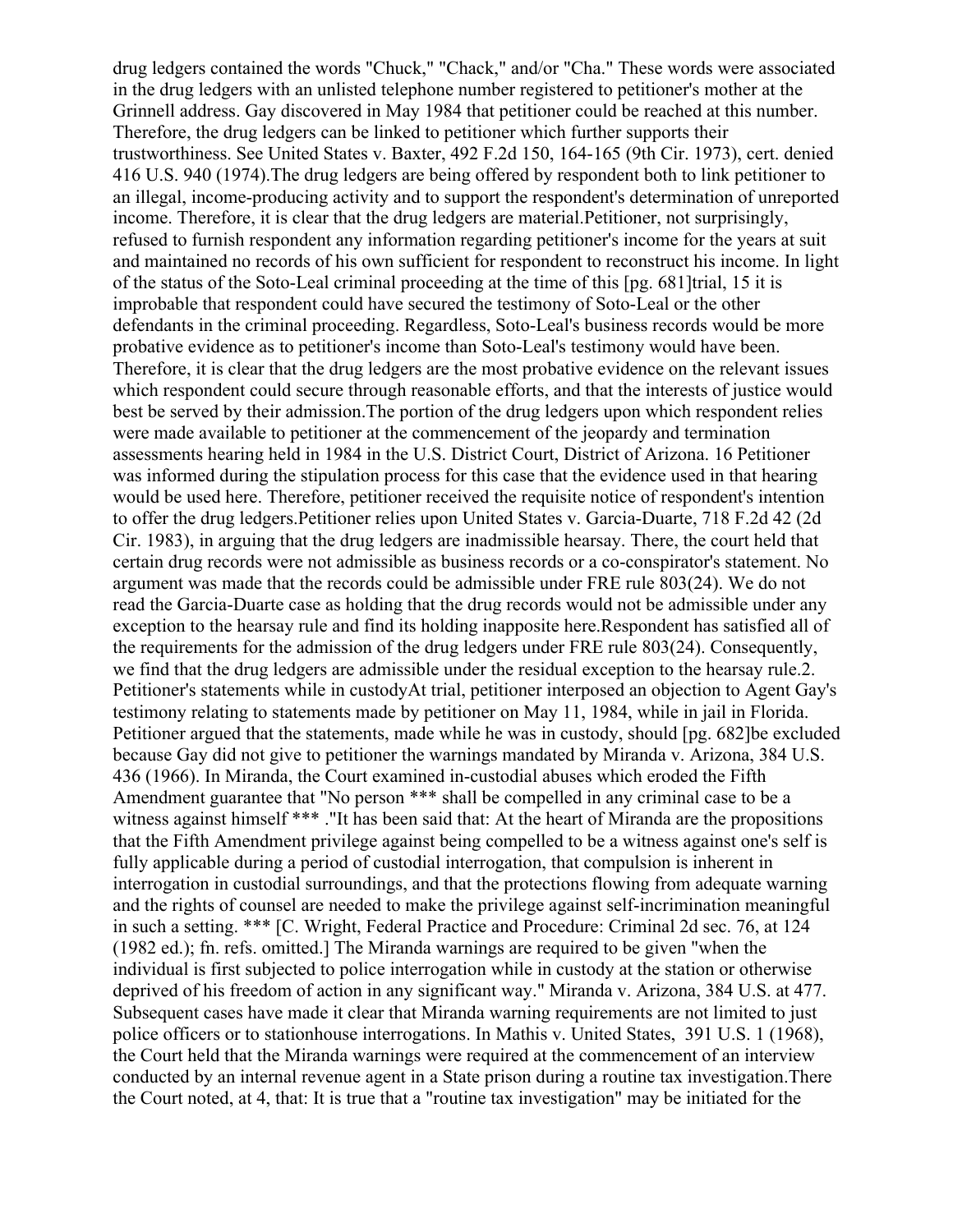purpose of a civil action rather than criminal prosecution. To this extent tax investigations differ from investigations of murder, robbery, and other crimes. But tax investigations frequently lead to criminal prosecutions, just as the one here did. In fact, the last visit of the revenue agent to the jail to question petitioner took place only 8 days before the full-fledged criminal investigation concededly began. And, as the investigating revenue agent was compelled to admit, there was always the possibility during his investigation that his work would end up in a criminal prosecution. We reject the contention that tax investigations are immune from the Miranda requirements for warnings to be given a person in custody. In Mathis, the Court held that the lower courts were wrong at the taxpayer's criminal trial for filing false claims for tax refunds in permitting the introduction of self-incriminating [pg. 683] evidence the taxpayer gave to the internal revenue agent without the agent warning the taxpayer of his right to be silent and right to counsel. Mathis v. United States, 391 U.S. at 5. The applicability of Miranda to civil proceedings is not clear however. For example, the Courts of Appeals have held that in deportation cases the absence of Miranda warnings does not render inadmissible an otherwise voluntary statement. See Navia-Duran v. INS, 568 F.2d 803, 808 (1st Cir. 1977); Avila-Gallegos v. INS, 525 F.2d 666, 667 (2d Cir. 1975); Chavez-Raya v. INS, 519 F.2d 397, 399-401 (7th Cir. 1975).At the trial, this Court advised the parties that we would take petitioner's Miranda objection under advisement, with the parties to argue the issue on brief. Neither party, however, addressed the Miranda objection on brief. Since petitioner failed to argue this point on brief, we treat this as, in effect, a concession by petitioner. See subparagraphs (4) and (5) of Rule 151(e); Money v. Commissioner, 89 T.C. 46, 48 (1987). Therefore, we conclude that the statements petitioner made to Gay while in the Florida jail are admissible in evidence. 17 3. Negative inferenceRespondent argues that the Court can and should apply a negative inference from petitioner's reliance on a blanket Fifth Amendment assertion as to any evidence regarding his income and its source for 1983 and 1984 and thereby find that petitioner received taxable income in those years from marijuana sales. In his brief petitioner did not challenge directly the Court's power to draw a negative inference from petitioner's assertion of his Fifth Amendment privilege. Rather, he parries with the argument that: "In Dellacroce, supra [Dellacroce v. Commissioner, 83 T.C. 269, 286 (1984)], this Court held that such negative inferences as it might be permitted to draw from assertion by [pg. 684]petitioner of his Fifth Amendment privilege would be insufficient to supply the admissible, probative evidence specifically linking the petitioner to the tax-generating acts which respondent must introduce to support a presumption of correctness for its notices of deficiency."It is well established that the Fifth Amendment may excuse a taxpayer from responding to discovery or from testifying in this court. Dellacroce v. Commissioner, supra. The witness may invoke the privilege when he reasonably apprehends a risk of self-incrimination although no criminal charges are pending against him. Marchetti v. United States, 390 U.S. 39, 53 (1968); Hoffman v. United states, 341 U.S. 479, 486 (1951). The privilege not only extends to testimony which would support a conviction, but also to testimony which would furnish a link in the chain of evidence needed to prosecute. Hoffman v. United States, supra. If the testimony is incriminating, then the propriety of invoking the privilege depends on whether the risk of prosecution is real. Zicarelli v. New Jersey State Commission of Investigation, 406 U.S. 472, 478 (1972); Marchetti v. United States, supra at 53; Stubbs v. Commissioner, 797 F.2d 936, 938 n. 2 (11th Cir. 1986), affg. per curiam an unreported order and decision of this Court. It is further well established that the privilege does not protect against a fear of prosecution which is remote, speculative, or fanciful. Zicarelli v. New Jersey State Commission of Investigation, supra; Marchetti v. United States, supra; Stubbs v. Commissioner, supra. However, the privilege must be accorded liberal construction in favor of the right it was intended to secure. Hoffman v. United States, supra. 18 A valid assertion of the privilege against self-incrimination, however, is not a "substitute for evidence that would assist in meeting a burden of production," for to adopt such a view "would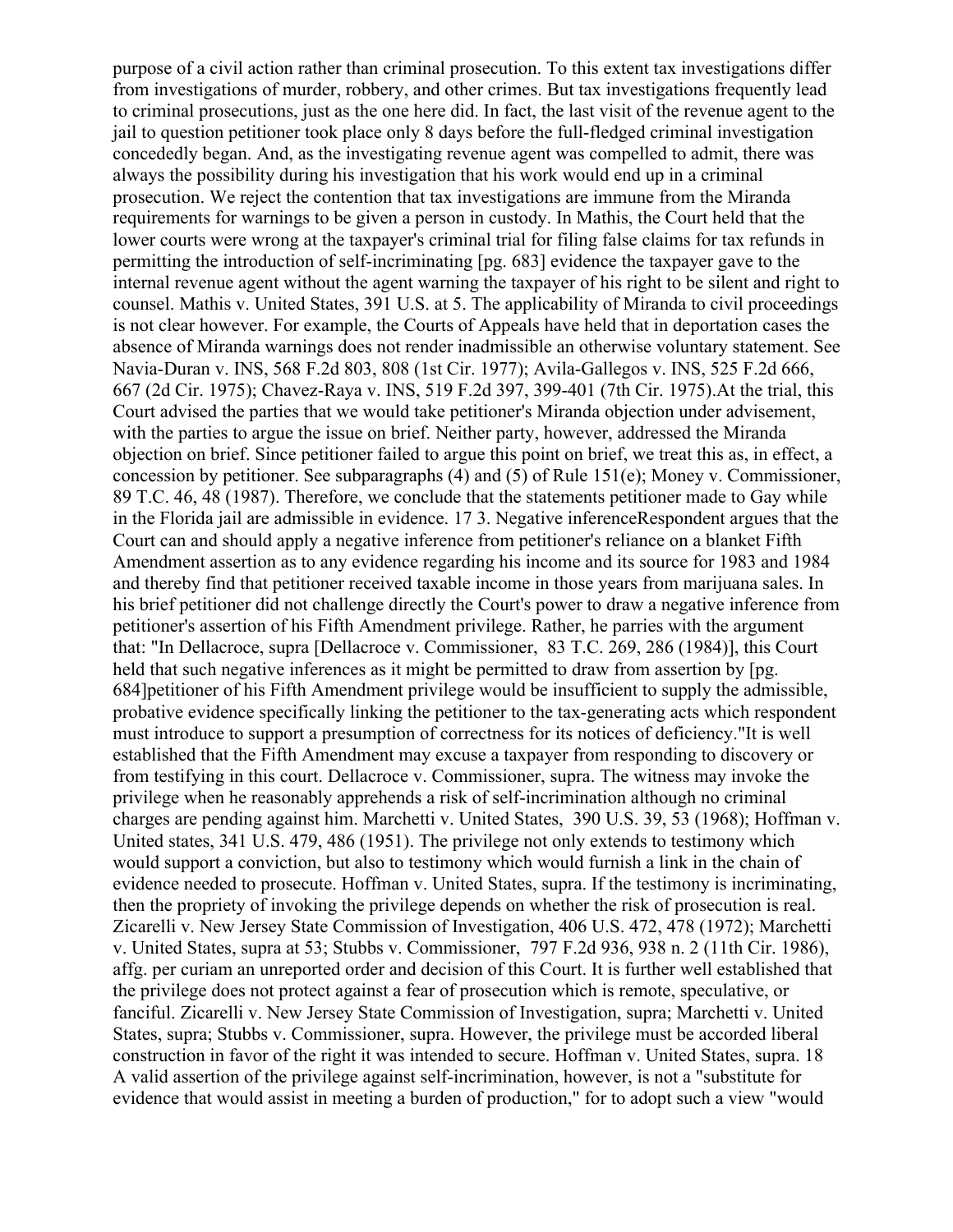convert the privilege from the shield against compulsory self-incrimination which it was intended to be into a sword whereby a claimant asserting the privilege would be freed from adducing proof in support of a burden which would otherwise have been his." United States v. Rylander, 460 U.S. 752, 758 (1983). See also Steinbrecher v. Commissioner, 712 F.2d 195, 198 (5th. Cir. [pg. 685]1983), affg. a Memorandum Opinion of this Court. Cf. United States v. Green, 757 F.2d 116, 123 (7th Cir. 1985). This is true with respect to a taxpayer's meeting his burden of proof with respect not only to respondent's determinations as to underlying deficiencies, Steinbrecher v. Commissioner, supra, but also to additions to tax under sections  $6651(a)(1)$ , 6653(a)(1), and 6653(a)(2). Moore v. Commissioner, 722 F.2d 193, 196 (5th Cir. 1984), affg. a Memorandum Opinion of this Court. 19 In a civil proceeding we may draw a negative inference from a party's invocation of his Fifth Amendment right against self-incrimination provided that there is some independent evidence in addition to the mere invocation of the privilege upon which to base the negative inference. Baxter v. Palmigiano, 425 U.S. 308 (1976); United States v. Local 560 of the International Brotherhood of Teamsters, 780 F.2d 267, 292-293 n. 32 (3d Cir. 1985), cert. denied 476 U.S. 1140 (1986). The civil fraud addition in tax cases has been held not to be criminal or quasi-criminal in nature. Helvering v. Mitchell, 303 U.S. 391 (1938).We are satisfied here that, although at the time this case was tried no criminal charges against petitioner were pending, a real possibility of future charges being brought did exist. 20 We believe that it would improperly impinge upon petitioner's right to claim the Fifth Amendment privilege against self-incrimination were we to draw indiscriminately a negative inference from his refusal to testify. Petitioner, however, did not testify to any matter at the trial nor did he call any witnesses to testify on his behalf. We cannot assume that the testimony of absent witnesses would have been favorable to petitioner. Indeed, the normal inference is that it would have been unfavorable. Pollack v. [pg. 686] Commissioner, 47 T.C. 92, 108 (1966), affd. 392 F.2d 409 (5th Cir. 1968). See also Tokarsi v. Commissioner, 87 T.C. 74, 77 (1986); Bresler v. Commissioner, 65 T.C. 182, 188 (1975); Wichita Terminal Elevator Co. v. Commissioner, 6 T.C. 1158, 1165 (1946), affd. 162 F.2d 513 (10th Cir. 1947).Nor can we assume that all matter to which petitioner could have testified necessarily would have been protected by the Fifth Amendment. Although petitioner himself invoked the jurisdiction of this Court, he did not bother to appear at trial. In addition, petitioner maintained no records from which respondent could reconstruct his income for the years in issue. Thus, petitioner presented no evidence to rebut respondent's allegations of unreported income. Based on these circumstances, to draw no negative inferences from petitioner's failure to testify would permit petitioner to use the Fifth Amendment privilege as a sword rather than the intended shield.In the instant case respondent has presented sufficient other, admissible evidence against petitioner linking him to the illegal sale of marijuana. Thus, we do not need to, nor do we, draw any negative inference from petitioner's assertion of his Fifth Amendment privilege to supply the admissible, probative evidence specifically linking petitioner to the tax-generating acts which respondent must introduce to support a presumption of correctness for the notices of deficiency.We believe that, based on this record and the circumstances present here, it is proper for us to draw from petitioner's failure to testify or present other evidence relating thereto the inferences that he did not receive any gifts, legacies, inheritances, or devises in 1983 or 1984 or have any other, nontaxable source of funds for these years; and that he did not have any cash hoard as of January 1, 1983. We will draw no other inferences from petitioner's exercise of his Fifth Amendment privilege not to testify.

B. THE SUBSTANTIVE ISSUES 1. The deficiency determinationSection 6001 requires all taxpayers to maintain sufficient records to determine their correct tax liabilities. Where a taxpayer fails to keep the required books and records, or if [pg. 687]the records he or she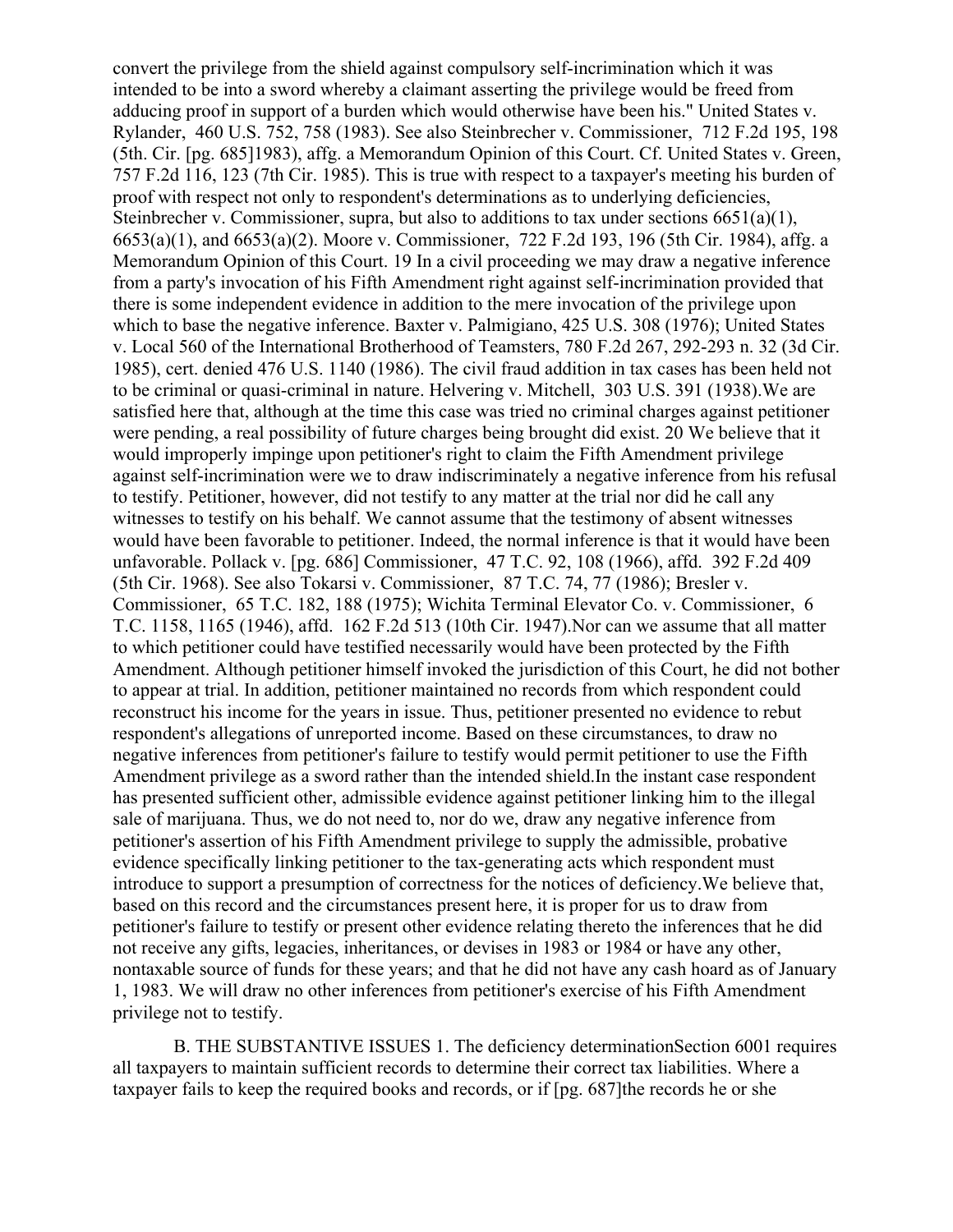maintains do not clearly reflect income, then respondent is authorized by section 446 to reconstruct income in accordance with a method which clearly reflects the full amount of income received. Meneguzzo v. Commissioner, 43 T.C. 824, 831 (1965). See also Miller v. Commissioner, 237 F.2d 830, 838 (5th Cir. 1956), affg. in part (on this issue) and revg. in part a Memorandum Opinion of this Court. The reconstruction need only be reasonable in light of all surrounding facts and circumstances. Giddio v. Commissioner, 54 T.C. 1530, 1533 (1970); Schroeder v. Commissioner, 40 T.C. 30, 33 (1963).In the instant case, petitioner filed no Federal income tax returns for the years in suit. Respondent, however, determined that petitioner had taxable income for these years in the amounts set forth above. Petitioner maintained no books and records for 1983 or 1984 sufficient for respondent to determine his income for those years; 21 consequently, respondent determined petitioner's taxable income for these years using the cash-expenditures method of reconstructing income.Petitioner contends that the notices of deficiency are not entitled to a presumption of correctness. Petitioner also argues that the method used by respondent to determine petitioner's tax liability for the years at suit is arbitrary and erroneous. On the basis of the record here, we find that respondent's determination is not arbitrary or erroneous and sustain his determination of petitioner's unreported income as set forth in the notices of deficiency.The general rule is that the taxpayer has the burden of proving the Commissioner's determination of a deficiency to be wrong. Welch v. Helvering, 290 U.S. 111 (1933); Rule 142(a). In the ordinary case, the courts impose this burden of proof on the taxpayer without looking behind the notice of deficiency to examine the evidence used by the Commissioner or the propriety of his motives or administrative policies or procedures in making the determinations reflected [pg. 688]in the notice. Crowther v. Commissioner, 269 F.2d 292, 293 (9th Cir. 1959), affg. on this issue 28 T.C. 1293, 1301 (1957); Greenberg's Express, Inc. v. Commissioner, 62 T.C. 324, 327-329 (1974); Human Engineering Institute v. Commissioner, 61 T.C. 61, 66 (1973).Courts have recognized a limited exception to this general rule where respondent alleges that the taxpayer has unreported illegal income. See Weimerskirch v. Commissioner, 596 F.2d 358 (9th Cir. 1979), revg. 67 T.C. 672 (1977); Llorente v. Commissioner, 649 F.2d 152 (2d Cir. 1981), revg. in part and affg. in part 74 T.C. 260 (1980); Dellacroce v. Commissioner, 83 T.C. 269 (1984); Jackson v. Commissioner, 73 T.C. 394 (1979). Since an appeal in this case lies in the Ninth Circuit, which we are bound to follow, see Golsen v. Commissioner, 54 T.C. 742 (1970), affd. 445 F.2d 985 (10th Cir. 1971), cert. denied 404 U.S. 940 (1971), we look to the cases decided therein for guidance here.In Weimerskirch v. Commissioner, supra, the Commissioner determined that the taxpayer had a deficiency in his income tax based on a revenue agent's finding that the taxpayer omitted income derived from heroin sales. The only evidence supporting this determination was statements made to the agent by two confidential informants and certain information obtained by him from law enforcement officials. No admissible evidence was introduced at the trial to substantiate those statements or information or otherwise link the taxpayer to drug dealing. The court of appeals refused to sustain the Commissioner's determination, relying heavily on the Supreme Court's discussion in United States v. Janis, 428 U.S. 433 (1976), of the scope of the exclusionary rule in civil tax cases. The Supreme Court stated there that without the illegally seized evidence in issue, the Commissioner's determination would be "a 'naked' assessment without any foundation whatsoever" (emphasis in original), and that "an assessment \*\*\* utterly without foundation \*\*\* is arbitrary and erroneous." United States v. Janis, 428 U.S. at 441-442. The Ninth Circuit concluded that, "there must be some evidentiary foundation linking the taxpayer to the alleged income producing activity \*\*\* where \*\*\* the government asserts that the taxpayer was engaged in an activity which is [pg. 689]otherwise illegal." Weimerskirch v. Commissioner, 596 F.2d at 362.The Ninth Circuit stated further that a "deficiency determination which is not supported by the proper foundation of substantive evidence is clearly arbitrary and erroneous." Weimerskirch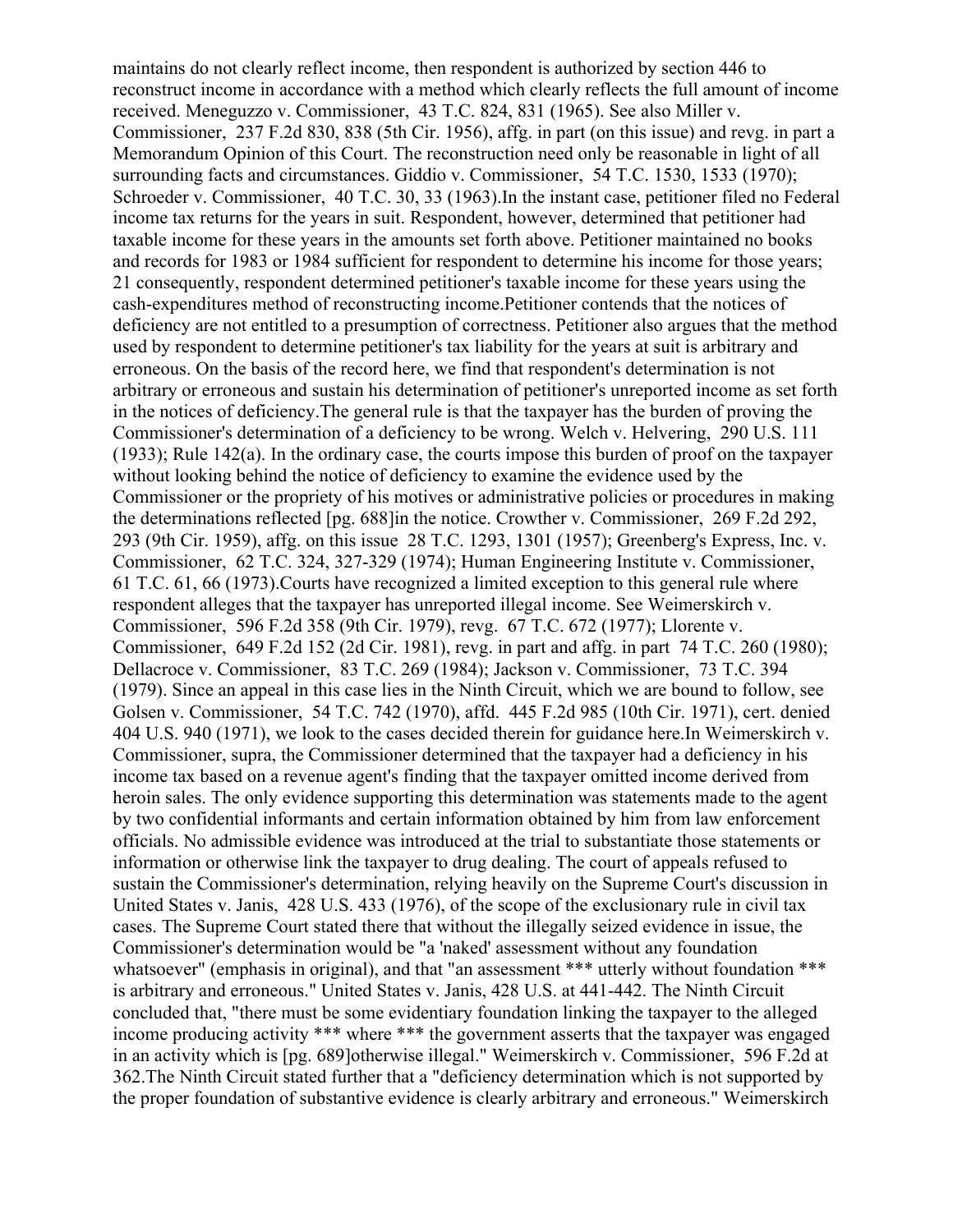v. Commissioner, supra. Further, the Ninth Circuit stated that respondent cannot rely on the presumption of correctness of a deficiency notice in such a case "in the absence of a minimal evidentiary foundation" by respondent showing that the taxpayer received unreported income from a charged activity. This is true even where the taxpayer has not made a showing that the notice was arbitrary. Weimerskirch v. Commissioner, 596 F.2d at 361. See also Bradford v. Commissioner, 796 F.2d 303, 305 (9th Cir. 1986); Delaney v. Commissioner, 743 F.2d 670, 671 (9th Cir. 1984); United States v. Zolla, 724 F.2d 808 (9th Cir. 1984), cert. denied 469 U.S. 830 (1984).Thus, the Ninth Circuit requires that respondent come forward with substantive evidence establishing a "minimal evidentiary foundation" in all cases involving the receipt of unreported income to preserve the statutory notice's presumption of correctness. Weimerskirch v. Commissioner, 596 F.2d at 362. In Rapp v. Commissioner, 774 F.2d 932, 935 (9th Cir. 1985), and Edwards v. Commissioner, 680 F.2d 1268, 1270 (9th Cir. 1982), the court also explicitly held that the Commissioner's determinations must be supported by "some substantive evidence" demonstrating that "the taxpayer received unreported income." Rapp v. Commissioner, 774 F.2d at 935; Edwards v. Commissioner, 680 F.2d at 1270, citing Weimerskirch v. Commissioner, 596 F.2d at 360. See also Tokarski v. Commissioner, 87 T.C. at 76.The Ninth Circuit has made it clear, however, that once the Government has carried its initial burden of introducing some substantive evidence linking the taxpayer with income-producing activity, the taxpayer has the burden to rebut the presumption of correctness of respondent's deficiency determination by establishing by a preponderance of the evidence that the deficiency determination is arbitrary or erroneous. See Rapp v. Commissioner, supra; Adamson v. Commissioner, 745 F.2d 541 (9th Cir. 1984), affg. a Memorandum Opinion of this Court; Delaney v. Commissioner, [pg. 690] supra; United States v. Stonehill, 702 F.2d 1288 (9th Cir. 1983), cert. denied 465 U.S. 1079 (1984). The taxpayer's characterization of the assessment as arbitrary is not sufficient to overcome the presumption of correctness. Rapp v. Commissioner, supra, citing Parkinson v. Commissioner, 647 F.2d 875, 876 (9th Cir. 1981).Respondent here has introduced admissible, substantive evidence clearly linking petitioner to the sale of marijuana and the receipt of unreported income. Muniz's uncontroverted testimony placed petitioner at a minimum in the business of importing marijuana as early as 1980, and further linked petitioner to the business of importing and selling marijuana at least through September 1982.Petitioner challenges Muniz's credibility. However, his challenge rests solely on the basis that Muniz was testifying under a grant of immunity. We do not find this a sufficient basis in itself to disregard Muniz's testimony. We observed Muniz's demeanor on the stand and found his testimony to be direct, clear, consistent, and believable. We find him to be a credible witness.The drug ledgers specifically link petitioner to the sale of marijuana in 1983 and 1984. We find it significant that Muniz placed petitioner in the business of smuggling and selling marijuana less than one year prior to the first entry in the drug ledgers which identifies purchases by "Chuck" or "Chack" in June 1983. See United States v. Heyward, 729 F.2d 297, 301 (4th Cir. 1984), cert. denied 469 U.S. 1105 (1985) (evidence that defendant's plane was found in 1980 loaded with marijuana was admissible to substantiate the Government's net worth claims for 1978 and 1979). Muniz's testimony connects petitioner to the nicknames "Chuck" and "Chack."Moreover, in the Weimerskirch line of cases, the taxpayers were not shown by admissible evidence to have actually possessed any of the funds that respondent determined to be taxable income. Schad v. Commissioner, 87 T.C. 609, 618-620 (1986). Petitioner's possession on May 10, 1984, of \$610,712.42 in U.S. currency, to which he claimed ownership, along with his passport, marijuana, and other controlled substances and drug paraphernalia, when he was [pg. 691]stopped by the Florida Highway Patrol further links petitioner to the sale of marijuana for the years in suit.We did not agree with petitioner, citing Dellacroce v. Commissioner, supra, that respondent's evidence, at most, places petitioner only on the fringes of an illegal activity. Muniz's testimony clearly shows that petitioner had a leading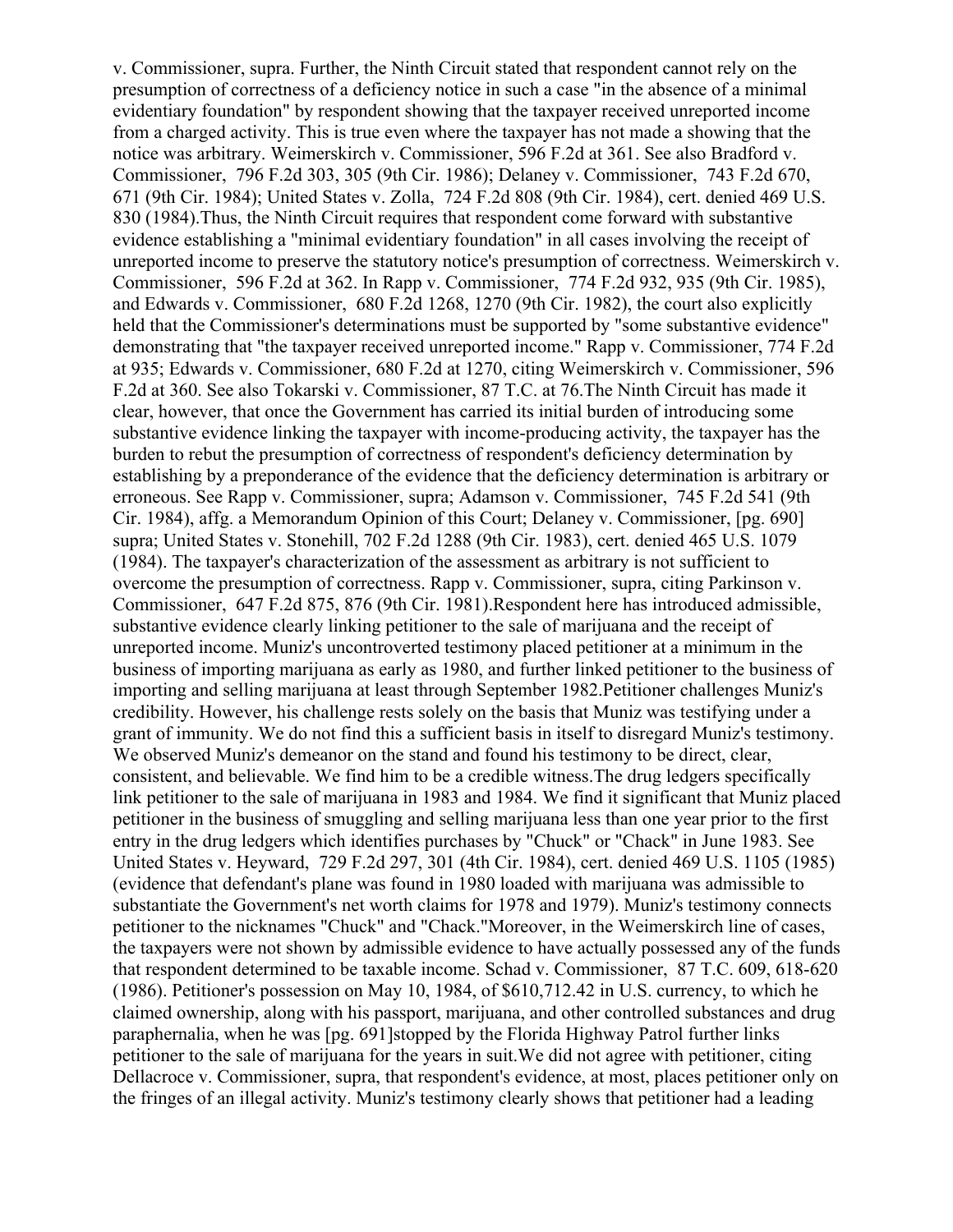role in importing and selling marijuana. Although Muniz's "business dealings" with petitioner ceased in September or October 1982, the drug ledgers and other evidence in the record confirm that petitioner continued in his illegal endeavors well into 1984. See United States v. Heyward, supra. The large amount of marijuana petitioner purchased, as shown by the drug ledgers, shows that he was much more than just a fringe actor in the drug dealing operation. Thus, there is sufficient evidence in the record linking petitioner to tax-generating acts in both 1983 and 1984.We find that respondent has met his burden of introducing evidence linking petitioner to the illegal activity upon which the deficiency determination is based. The "naked assessment" cases cited by petitioner are inapplicable in this case because respondent has produced substantive evidence of petitioner's extensive activities in illegally selling marijuana. Petitioner therefore has the burden of proving that respondent's determination is arbitrary or erroneous. Petitioner has failed to carry this burden.Petitioner offered no proof that he was not involved in drug trafficking in 1983 or 1984. He failed to present any witnesses, such as family members or friends, to rebut respondent's evidence regarding the illegal source of income. The failure of a party to call such available witnesses that purportedly have knowledge about relevant facts provides sufficient basis to infer that the testimony of such witnesses would not have been favorable to the party. Pollack v. Commissioner, 47 T.C. 92, 108 (1966), affd. 392 F.2d 409 (5th Cir. 1968). Petitioner suggests that the testimony of respondent's witnesses Sweetser and Lori Petersen (sister of petitioner's wife) that they never saw petitioner purchase, sell, or use drugs rebuts respondent's allegations that petitioner was a drug trafficker in 1983 and 1984. Their testimony is insufficient for that purpose, however, since [pg. 692] the record fails to show that either woman had sufficient contact with petitioner to know whether he used or sold drugs.The record establishes that petitioner was involved in selling drugs during the years in issue. Muniz's testimony places petitioner in the drug trafficking business. Muniz further links petitioner to the nicknames "Chuck" and "Chack." The drug ledgers connect the nicknames "Chuck" and/or "Chack" to an unlisted telephone number at the Grinnell residence. Gay's testimony further connects petitioner to that unlisted telephone number. The nicknames "Chuck" and/or "Chack" are associated in the drug ledgers with a list of drug purchases made between June 24, 1983, through March 21, 1984. From the totality of the record here, we conclude that references to "Chuck" and "Chack" in the drug ledgers are references to petitioner.Moreover, when apprehended on May 10, 1984, police officers found \$610,712.42, some marijuana, two other controlled substances, and drug paraphernalia in the car driven by petitioner. At that time, petitioner claimed ownership of the money. Subsequently, in a Florida forfeiture proceeding, petitioner admitted that \$105,000 of the \$610,712 was contraband.The evidence of petitioner's minimal reported taxable wages for the years prior to 1983 makes it difficult to believe that petitioner could have accumulated a substantial cash hoard from wages. Nor does the record establish any other legal source for the \$610,712.42 found in his possession when he was arrested, or for the \$167,278.65 paid out following his arrest on May 10, 1984, to his attorneys and St. Luke's Hospital. On this record, we find that respondent properly included the cost of the purchases of marijuana and the \$610,712 in petitioner's income for 1983 and 1984.Respondent also included \$12,000 as income in 1984 as petitioner's personal living expenses. Petitioner presented no evidence to rebut this estimate, and we find the amount reasonable. Therefore, we find that respondent also properly included this amount in petitioner's income for 1984.Petitioner presented no evidence in this case to counter the evidence presented by respondent. Rather, on brief, petitioner argues that respondent has failed to satisfy the [pg. 693]essential conditions precedent to the use of the "cash expenditures" method in reconstructing petitioner's income by not giving petitioner credit for the cost of the marijuana allegedly purchased; not making a reasonable attempt to establish petitioner's beginning net worth with respect to 1983 and 1984; and not negating nontaxable sources for the cash-expenditures. We disagree with petitioner's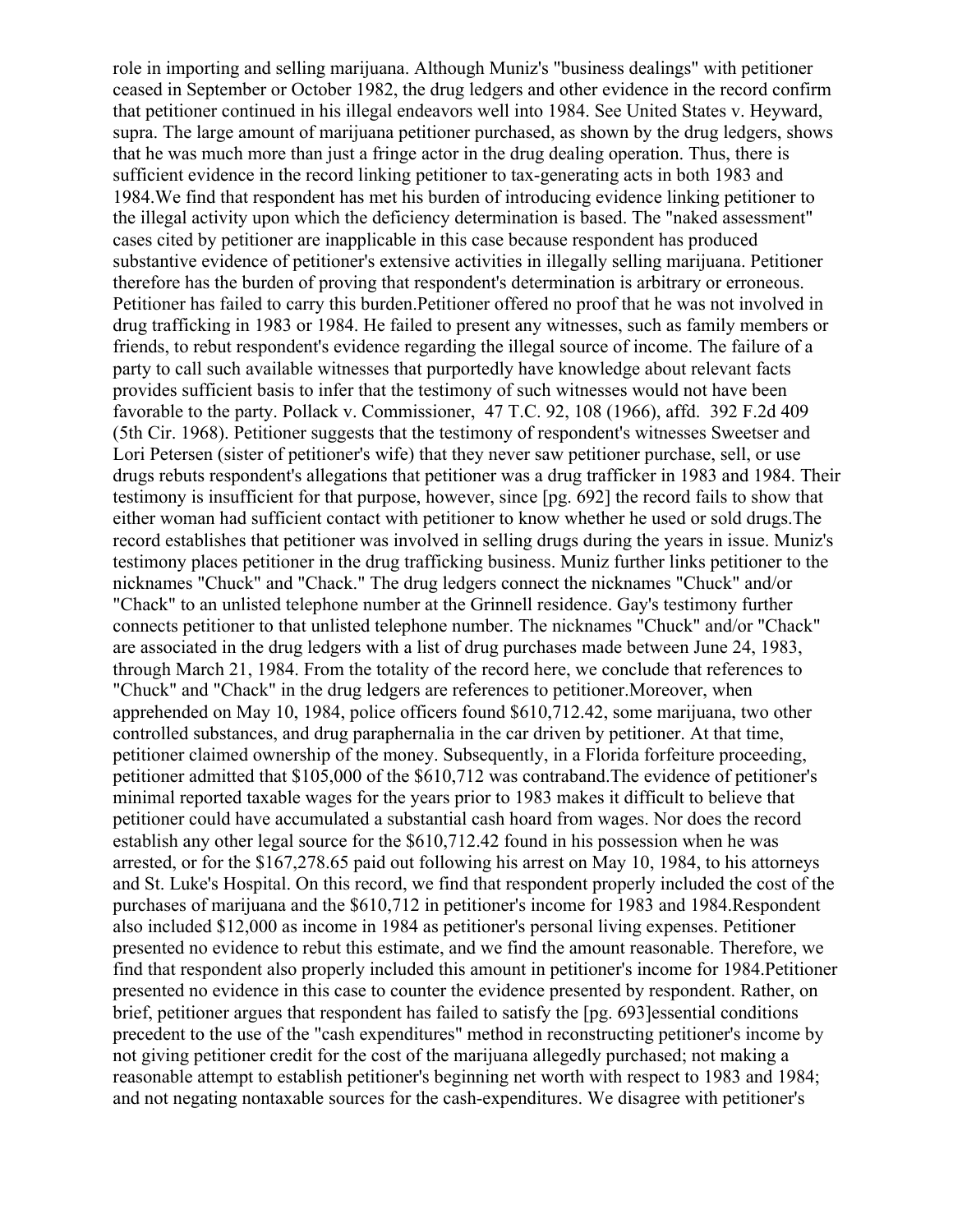arguments for the following reasons.Section 446 confers broad powers on the "Secretary or his delegate," the Internal Revenue Service, to compute the taxable income of a taxpayer. As a general rule, the computation is made under the method of accounting regularly employed by the taxpayer. If no method of accounting has been used by the taxpayer, however, "the computation of taxable income shall be made under such method as, in the opinion of the Secretary or his delegate, does clearly reflect income." Although the absence of adequate tax records does not give respondent carte blanche for imposing Draconian absolutes, such absence does weaken any critique of respondent's methodology. Webb v. Commissioner, 394 F.2d 366, 373 (5th Cir. 1968).Consistent with the broad power to compute taxable income, section 6212(a) provides for the issuance of a notice of deficiency where the Secretary or his delegate "determines that there is a deficiency" in respect of certain taxes. Nowhere in the Code is there a provision which specifies the nature and quality of the evidence which the tax administrator must gather to support the determination, or the form and contents of the notice. Mayerson v. Commissioner, 47 T.C. 340, 348 (1966).The absence of statutory guidelines suggests that Congress intended that respondent should have great latitude in making determinations of liability, particularly where the taxpayer files no returns and refuses to cooperate in the ascertainment of his income. Thus, respondent is entitled to use any reasonable means of reconstructing income. Further, he is given greater latitude in determining which method of reconstruction to apply where the case involves an illegal enterprise in which the taxpayer has failed to file a return and has kept no records. Nor is mathematical exactitude required of respondent, for if it were, it "would [pg. 694]be tantamount to holding that skillful concealment is an invincible barrier to proof." Llorente v. Commissioner, 74 T.C. at 266, quoting United States v. Johnson, 319 U.S. 503, 517-518 (1943).Respondent determined the deficiencies against petitioner using the cash-expenditures method. The "cash-expenditures" method is a variant of the net-worth method of establishing unreported taxable income. The net-worth method involves the ascertaining of a taxpayer's net worth at the beginning and end of a tax period, and deriving that part of any increase not attributable to reported income. This method, while effective against taxpayers who channel their income into investment or durable property, is unavailing "against the taxpayer who consumes his self-determined tax free dollars during the year and winds up no wealthier than before." Taglianetti v. United States, 398 F.2d 558, 562 (1st Cir. 1968), affd. 394 U.S. 316 (1969). The cash-expenditures method is based on the assumption that the amount by which a taxpayer's expenditures during a taxable year exceed his reported income has taxable origins absent some explanation by the taxpayer. Burgo v. Commissioner, 69 T.C. 729, 742 (1978).We agree with petitioner that the requirements set forth in Holland v. United States, 348 U.S. 121 (1954), are applicable to cases involving the cash-expenditures method of income reconstruction. 22 In Holland, the Court stated at page 132: an essential condition in cases of this type is the establishment, with reasonable certainty, of an opening net worth, to serve as a starting point from which to calculate future increases in the taxpayer's assets. The importance of accuracy in this figure is immediately apparent, as the correctness of the result depends entirely upon the inclusion in this sum of all assets on hand at the outset. \*\*\* We do not agree, however, that respondent's failure here to determine petitioner's beginning and closing net worth for each of the years in suit is necessarily fatal to his case. In a typical net worth case, precise figures are needed for opening and closing net worth for all of the years involved to determine any relevant increase in net worth for these years. However, in the cash-expenditures method, reasonable [pg. 695]certainty may be established without a determination of the precise net worth figures, "as long as the proof \*\*\* makes clear the extent of any contribution which beginning resources or a diminution of resources over time could have made to expenditures." Taglianetti v. United States, 398 F.2d at 565. The First Circuit stated further that: In a typical net worth case, as Holland, precise figures would have to be attached to opening and closing net worth positions for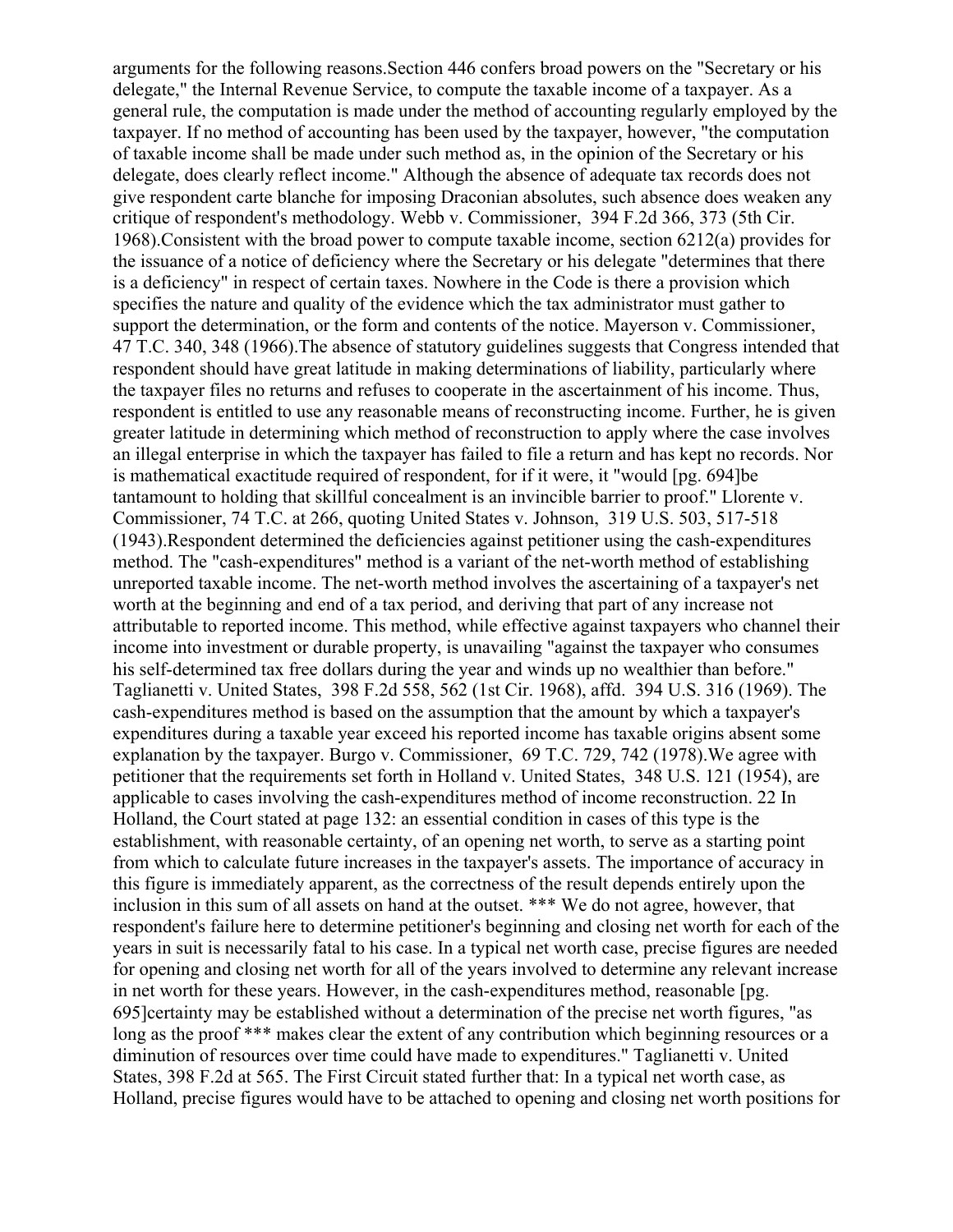each of the taxable years to provide a basis for the critical subtraction. In a cash expenditures case reasonable certainty may be established without such a presentation, as long as the proof-as in this case-makes clear the extent of any contribution which beginning resources or a diminution of resources over time could have made to expenditures. We recognize that courts occasionally blur the distinction between the two approaches and use language implying that they are subject not only to the same principle of excluding the availability of nontaxable resources but also to the same method of implementing that principle, i.e., establishing net worth figures. Appellant has cited several cash expenditure cases for the latter proposition. A careful review of the language used and the problems addressed in these opinions indicates that they cannot be fairly read as embracing such an inflexible formal requirement. [Taglianetti v. United States, supra; fn. ref. omitted.] Formal net worth statements are not required as long as sources of available funds are identified and quantified. Taglianetti v. United States, supra at 565 n. 7. The relevant issue in a cash expenditures case is whether any expenditures in excess of reported income can be attributed to assets available at the beginning of the relevant period or to nontaxable receipts, such as loans, gifts, or inheritances. Taglianetti v. United States, supra at 566, citing United States v. Johnson, supra.Where the taxpayer has refused to produce books and records requested by respondent's agents, the taxpayer, not respondent, will be held accountable for any procedural or evidentiary consequences flowing from the declination. Durovic v. Commissioner, 54 T.C. 1364, 1390 (1970), affd. in part, revd. in part, and remanded in part 487 F.2d 36 (7th Cir. 1973), cert. denied 417 U.S. 919 (1974). Furthermore, where no relevant leads are forthcoming, respondent is not required to negate every possible source of nontaxable income, a matter peculiarly within the knowledge of the [pg. 696] taxpayer. Holland v. United States, 348 U.S. at 138. Moreover, respondent does not have to negate every possible source of nontaxable income if he proves a likely source of income. One or the other will do. United States v. Chu, 779 F.2d 356, 366 (7th Cir. 1985); United States v. Mastropieri, 685 F.2d 776, 784-785 (2d Cir. 1982), cert. denied sub nom. Pate v. United States, 459 U.S. 945 (1982).Petitioner complains about the sufficiency of respondent's investigation; however, he offered respondent no leads whatsoever as to any possible sources of nontaxable receipts for the years in suit. Respondent introduced evidence showing that petitioner filed no Federal individual income tax returns for 1970, 1976, 1977, 1979, and 1982. Respondent introduced further evidence showing that the tax returns petitioner filed for 1969, 1971 through 1975, and 1978 reflected no or only a nominal tax liability and minimal taxes withheld from which we infer that petitioner reported only a marginal amount of taxable income for those years. The tax returns petitioner filed for 1980 and 1981 report taxable wages of only \$3,156 and \$6,312, respectively, for those years and report no interest or dividend income. We infer from this evidence that, for the years prior the years in issue, petitioner could not have accumulated from wages the assets or cash hoard he would have needed to be available at the beginning of the years in issue in order to attribute from those sources the cash expenditures determined here by respondent. The record discloses no other legal source for those expenditures. Nor is there any evidence that petitioner sold any assets before the time he was arrested in Florida.The record contains no evidence that petitioner had any cash hoard at the beginning of the relevant period or received any nontaxable receipts during the years involved in this case. Gay's testimony connects petitioner to the drug ledgers. Muniz's testimony and the drug ledgers link petitioner to the receipt of taxable income from the sale of marijuana as determined by respondent. We believe that, in light of the circumstances present here where petitioner has the burden of proof, has maintained no records and has refused to cooperate with respondent, and where respondent has connected petitioner through substantive evidence to a [pg. 697]likely source for the expenditures and has shown petitioner had no likely source for a decrease in net worth, at a minimum, petitioner has the burden of introducing some substantive evidence showing that at least some of the cash expenditures can be explained by a diminution of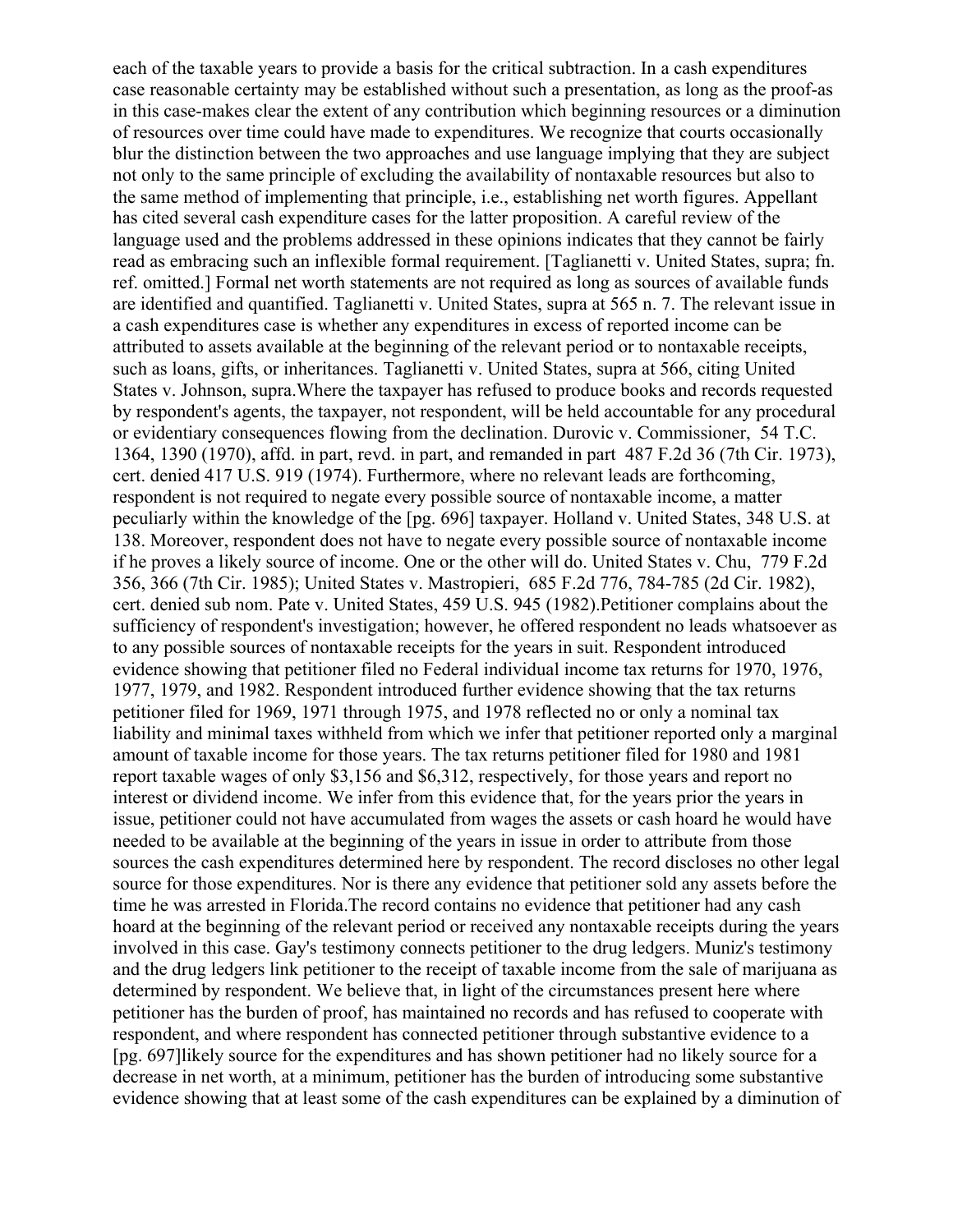his net worth and/or from other nontaxable sources. Cf. United States v. Bianco, 534 F.2d 501, 506 (2d Cir. 1976), cert. denied 429 U.S. 822 (1976) ("once the government has introduced sufficient evidence from which the jury could conclude with reasonable certainty that no [nontaxable] assets existed, the defendant remains silent at his own peril.")Petitioner has the burden of proving error as to respondent's deficiency determination. Petitioner elected to present no evidence on this issue; the failure to do so must fall on his shoulders, not on respondent's. See United States v. Mackey, 345 F.2d 499 (7th Cir. 1965), cert. denied 382 U.S. 824 (1965); Samis v. Commissioner, 76 T.C. 609, 617 (1981).Petitioner suggests further that the marijuana advanced to him is a nontaxable source for the marijuana purchases. This argument, however, does not survive scrutiny. Petitioner's contention that the "fronting" of the marijuana supplies a nontaxable source for the marijuana purchases of more than twice the amount of taxable income reflected in the notices of deficiency can only be premised on an assumption that petitioner would have sold the marijuana for its cost to him. There is nothing in the record which would indicate that petitioner sold marijuana for philanthropic reasons, expecting no profit for his efforts. Common sense would dictate the conclusion that anyone who is in an illegal and dangerous business such as the dealing of drugs would demand a very large profit for his enormous risks. A 100-percent or better profit ratio does not seem unreasonable considering the nature of the illegal activity involved here. Petitioner presented no evidence establishing a lesser margin-of-profit.Petitioner has the burden of proof. He presented no substantive evidence on which we could base a lesser calculation of unreported income (for example, testimony as to the street value of the marijuana which the drug ledgers [pg. 698]indicate petitioner purchased). The drug ledgers substantiate the amount of the drug purchases. Absent substantive evidence from petitioner showing respondent's determination erroneous, under the facts present here, we uphold respondent's determination.Petitioner's alternative argument that respondent failed to give petitioner credit for his costs of goods also must fail. Respondent reconstructed petitioner's income for 1983 and 1984 primarily on the basis of the amount of money he paid for the marijuana he purchased in those years. Petitioner did not provide any records from which respondent could determine either net sales or inventory. Therefore, respondent did not have sufficient information for 1983 and 1984 to determine petitioner's cost of goods sold or net profit. Nor does the record here contain this information. We would distort income if, on this record, we allowed petitioner an expense for cost of goods sold in the manner suggested by petitioner. Based on the record here, we find respondent's method to be reasonable and hold for him on this issue.2. Self-employment taxPetitioner presented no evidence contesting respondent's determination that he is subject to self-employment tax under section 1401. Respondent found that petitioner earned income in the amount of \$1,737,650 for 1983 and \$1,938,492 for 1984. We find petitioner subject to self-employment tax on this amount.3. FraudRespondent determined that petitioner is liable for additions to tax under section 6653(b)(1) and (2) for fraudulently understating his income in 1983 and 1984. Section 6653(b)(1) provides that if any part of the underpayment is due to fraud, there will be an addition to tax equal to 50 percent of the entire underpayment. The addition imposed by section 6653(b)(2), however, applies only to the portion of the underpayment that is attributable to fraud. Fraud is defined as an intentional wrongdoing designed to evade tax believed to be owing. Powell v. Granquist, 252 F.2d 56 (9th Cir. 1958); Mitchell v. Commissioner, 118 F.2d 308 (5th Cir. [pg. 699]1941); Estate of Pittard v. Commissioner, 69 T.C. 391 (1977).Respondent has the burden of proving by clear and convincing evidence that an underpayment exists for the years in issue and that some portion of the underpayment is due to fraud. Sec. 7454(a); Rule 142(b). To meet this burden, respondent must show that petitioner intended to evade taxes known to be owing by conduct intended to conceal, mislead, or otherwise prevent the collection of taxes. Stoltzfus v. United States, 398 F.2d 1002, 1004 (3d Cir. 1968), cert. denied 393 U.S. 1020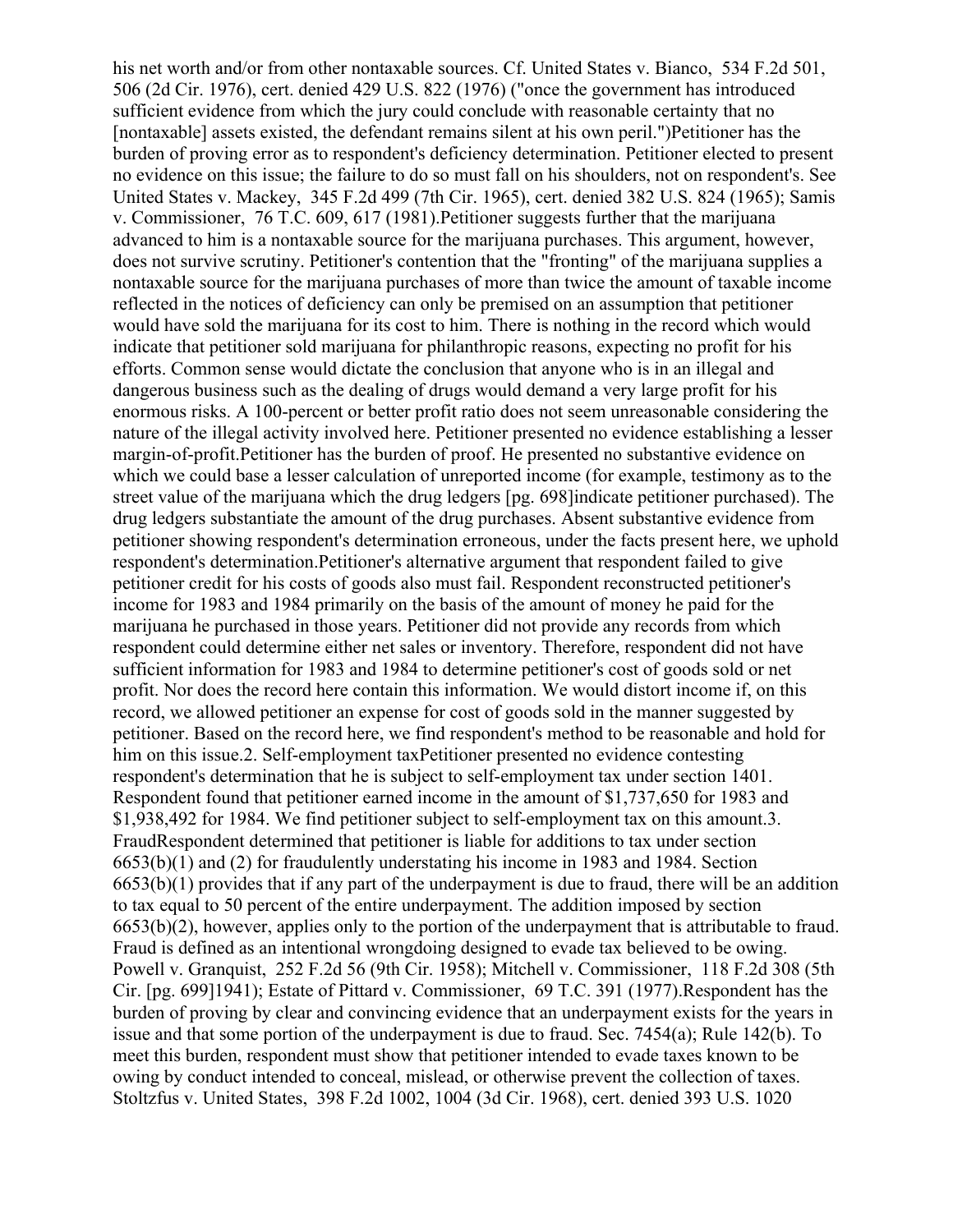(1969); Webb v. Commissioner, 394 F.2d 366 (5th Cir. 1968), affg. a Memorandum Opinion of this Court; Rowlee v. Commissioner, 80 T.C. 1111, 1123 (1983). Respondent need not prove the precise amount of the underpayment resulting from fraud, but only that some part of the underpayment of tax for each year in issue is attributable to fraud. Lee v. United States, 466 F.2d 11, 16-17 (5th Cir. 1972); Plunkett v. Commissioner, 465 F.2d 299, 303 (7th Cir. 1972), affg. a Memorandum Opinion of this Court.The existence of fraud is a question of fact to be resolved upon consideration of the entire record. Gajewski v. Commissioner, 67 T.C. 181, 199 (1976), affd. without published opinion 578 F.2d 1383 (8th Cir. 1978); Estate of Pittard v. Commissioner, supra. Fraud is not to be imputed or presumed, but rather must be established by some independent evidence of fraudulent intent. Beaver v. Commissioner, 55 T.C. 85, 92 (1970); Otsuki v. Commissioner, 53 T.C. 96 (1969). However, fraud may be proved by circumstantial evidence and reasonable inferences drawn from the facts because direct proof of the taxpayer's intent is rarely available. Spies v. United States, 317 U.S. 492 (1943); Rowlee v. Commissioner, supra; Stephenson v. Commissioner, 79 T.C. 995 (1982), affd. 748 F.2d 331 (6th Cir. 1984). The taxpayer's entire course of conduct may establish the requisite fraudulent intent. Stone v. Commissioner, 56 T.C. 213, 223-224 (1971); Otsuki v. Commissioner, 53 T.C. at 105-106. The intent to conceal or mislead may be inferred from a pattern of conduct. See Spies v. United States, 317 U.S. at 499. [pg. 700]Courts have relied on a number of indicia of fraud in deciding section 6653(b) cases. Although no single factor is necessarily sufficient to establish fraud, the existence of several indicia is persuasive circumstantial evidence of fraud. Solomon v. Commissioner, 732 F.2d 1459, 1461 (6th Cir. 1984), affg. per curiam a Memorandum Opinion of this Court; Beaver v. Commissioner, 55 T.C. at 93.A pattern of underreporting income over an extended period of time is indicative of fraud. Foster v. Commissioner, 391 F.2d 727, 733 (4th Cir. 1968), affg. on this issue a Memorandum Opinion of this Court; Brooks v. Commissioner, 82 T.C. 413, 431 (1984), affd. without published opinion 772 F.2d 910 (9th Cir. 1985). However, the mere failure to report income is not sufficient to establish fraud. Merritt v. Commissioner, 301 F.2d 484, 487 (5th Cir. 1962). Fraud may not be found under "circumstances which at most create only suspicion." Davis v. Commissioner, 184 F.2d 86, 87 (10th Cir. 1950); Katz v. Commissioner, 90 T.C. 1130 (1988).Respondent cannot rely on the taxpayer's failure to prove error in respondent's determination to meet his burden of proving fraud. Habersham-Bey v. Commissioner, 78 T.C. 304, 312 (1982); Otsuki v. Commissioner, 53 T.C. at 106; Pigman v. Commissioner, 31 T.C. 356, 370 (1958).In Bradford v. Commissioner, 796 F.2d 303, 307 (9th Cir. 1986), affg. a Memorandum Opinion of this Court, the Ninth Circuit Court of Appeals gave a non-exclusive list of circumstantial evidence which may give rise to a finding of fraudulent intent. Such "badges of fraud" would include: (1) Understatement of income, (2) maintenance of inadequate records, (3) failure to file tax returns, (4) implausible or inconsistent explanations of behavior, (5) concealment of assets, and (6) failure to cooperate with tax authorities. The Ninth Circuit in Bradford further stated that the existence of the following facts supported our finding of fraudulent intent: (1) The taxpayer's engaging in an illegal activity, (2) his attempt to conceal such activity, (3) his dealing in cash, and (4) his failing to make estimated tax payments.After a thorough examination of the record in this case, we conclude that petitioner intended to evade taxes which he knew he owed, by conduct intended to conceal, mislead, [pg. 701]and prevent the collection of taxes. A number of the badges of fraud listed in Bradford are present here. As detailed in our findings, we have found that petitioner was engaged in illegally selling marijuana, from which he derived income in 1983 and 1984 of \$1,737,650 and \$1,938,492, respectively. Petitioner in fact admitted in the Florida forfeiture proceeding that \$105,000 of the \$612,712.42 was contraband. Petitioner filed no tax returns for the years in issue to report the receipt of this income. A repeated pattern of failure to report substantial amounts of income is evidence of fraudulent intent. Gromacki v.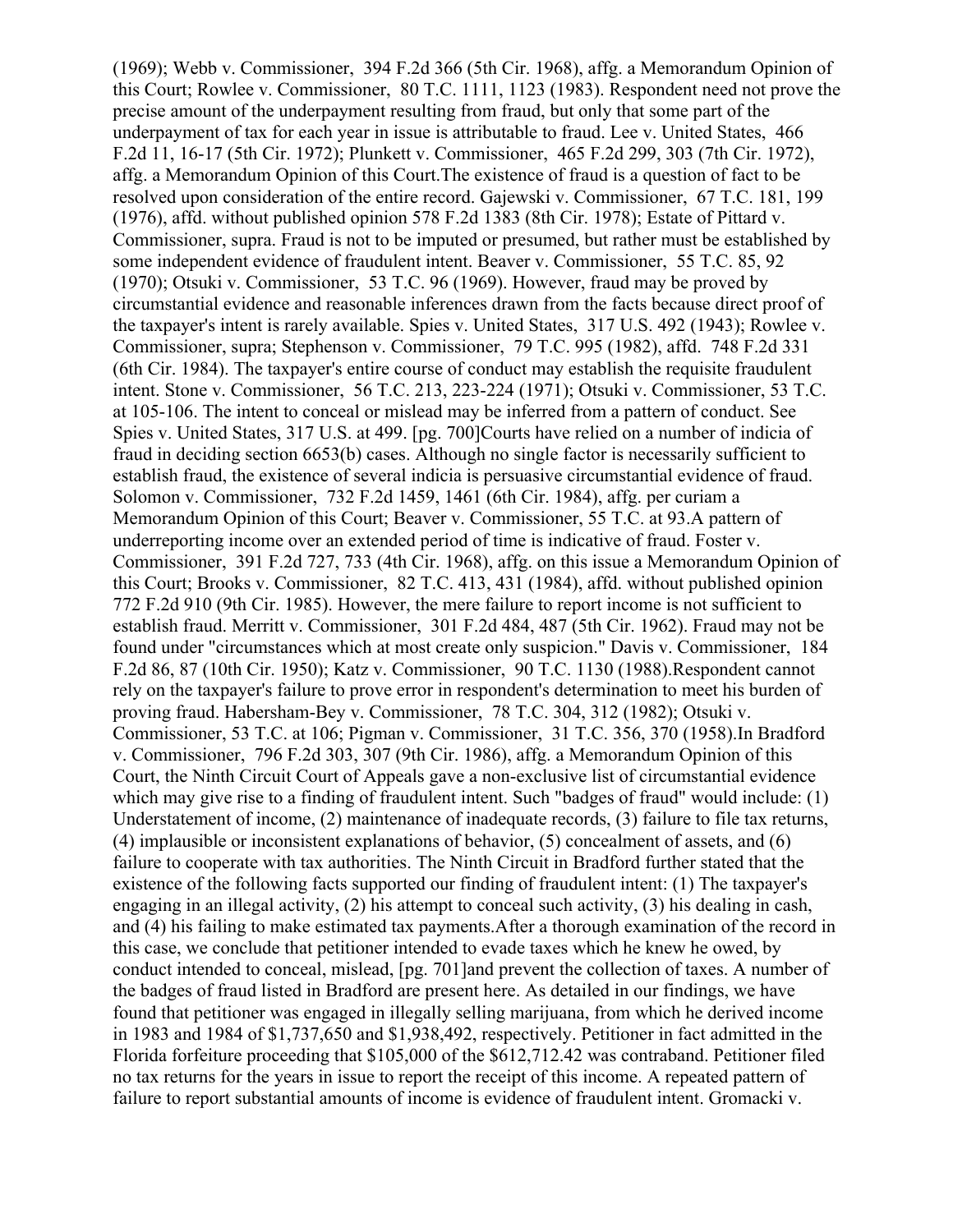Commissioner, 361 F.2d 727 (7th Cir. 1966), affg. a Memorandum Opinion of this Court; Kalil v. Commissioner, 271 F.2d 550 (5th Cir. 1959).Petitioner did not file returns for 1982 through 1984 even though during those years he was actively engaged in drug dealing. His failure to file for 2 consecutive years although he received large amounts of income "is persuasive circumstantial evidence of fraud." Marsellus v. Commissioner, 544 F.2d 883, 885 (5th Cir. 1977).Petitioner's repeated failure to file, coupled with failure to maintain or present records to respondent's agents is further evidence of an attempt to conceal income and manifests an intent not to pay the tax. Grosshandler v. Commissioner, 75 T.C. 1 (1980). Petitioner's prior history of filing tax returns indicates that he was well aware of his duty to file tax returns. See United States v. McCabe, 416 F.2d 957 (7th Cir. 1969), cert. denied 396 U.S. 1058 (1970) (taxpayer's filing of timely returns in prior years is evidence which permits the inference that he knew the law required him to file returns and that he intentionally failed to do so).The unreported income here was from illegal sources, another circumstance which may be considered in the overall evaluation of petitioner's fraudulent intent. Bradford v. Commissioner, supra. In Cappetta v. Commissioner, TC Memo. 1985-76, we said: Other evidence of petitioner's intent to evade tax is reflected by the circumstances of the understatement. Petitioner was convicted of various crimes relating to his transactions with the New York City Board of Education. While evidence that a taxpayer was attempting to defraud another in a business transaction may not be direct evidence of fraud with intent to [pg. 702]evade tax, \*\*\* , the Court is entitled to consider such evidence along with other evidence in determining the intent of the taxpayer in doing certain acts, because it is a fair inference that a man who will misappropriate another's funds to his own use through misrepresentation and concealment will not hesitate to misrepresent and conceal his receipt of those same funds from the Government with intent to evade tax. McGee v. Commissioner, 61 T.C. 249, 260 (1973), affd. 519 F.2d 1121 (5th Cir. 1975), cert. denied 424 U.S. 967 (1976). The activity here involves the selling of an illegal substance; this can be considered in determining whether he deliberately failed to report the receipt of income from this activity and to file returns for 1983 and 1984. In addition, to explain the \$610,712 in cash found in his possession when he was arrested, petitioner told Gay that he was in the gold and jewelry business and needed large amounts of cash to buy gold. The record contains no evidence that petitioner ever was involved in any legal occupation other than truck driving. We find his gold business explanation totally implausible and another indicia of fraud. Bradford v. Commissioner, supra.Additional badges of fraud present here are dealing in cash; failure to file estimated payments; and failure to cooperate with respondent's agent in his attempt to reconstruct petitioner's taxable income for the years in suit. Bradford v. Commissioner, supra.The evidence produced by respondent here clearly and convincingly proves petitioner's fraudulent intent to evade taxes for both 1983 and 1984. The unreported income is the sole source of the deficiency. Accordingly, we are compelled to find petitioner liable for the addition to tax under section  $6653(b)(1)$  and (2) for both years as determined by respondent.4. The section 6654 addition to taxRespondent also determined that petitioner is liable for additions to tax under section 6654 (failure to pay estimated income tax). Section 6654 imposes an addition to tax where there is an underpayment of estimated tax subject to exceptions that are inapplicable here. This section contains no provision relating to reasonable cause and lack of willful neglect. As petitioner failed to make any estimated tax [pg. 703]payments in 1983 and 1984, respondent's determination is sustained.

To reflect the foregoing,

Decisions will be entered for the respondent.

2 The record does not establish the identity of these individuals.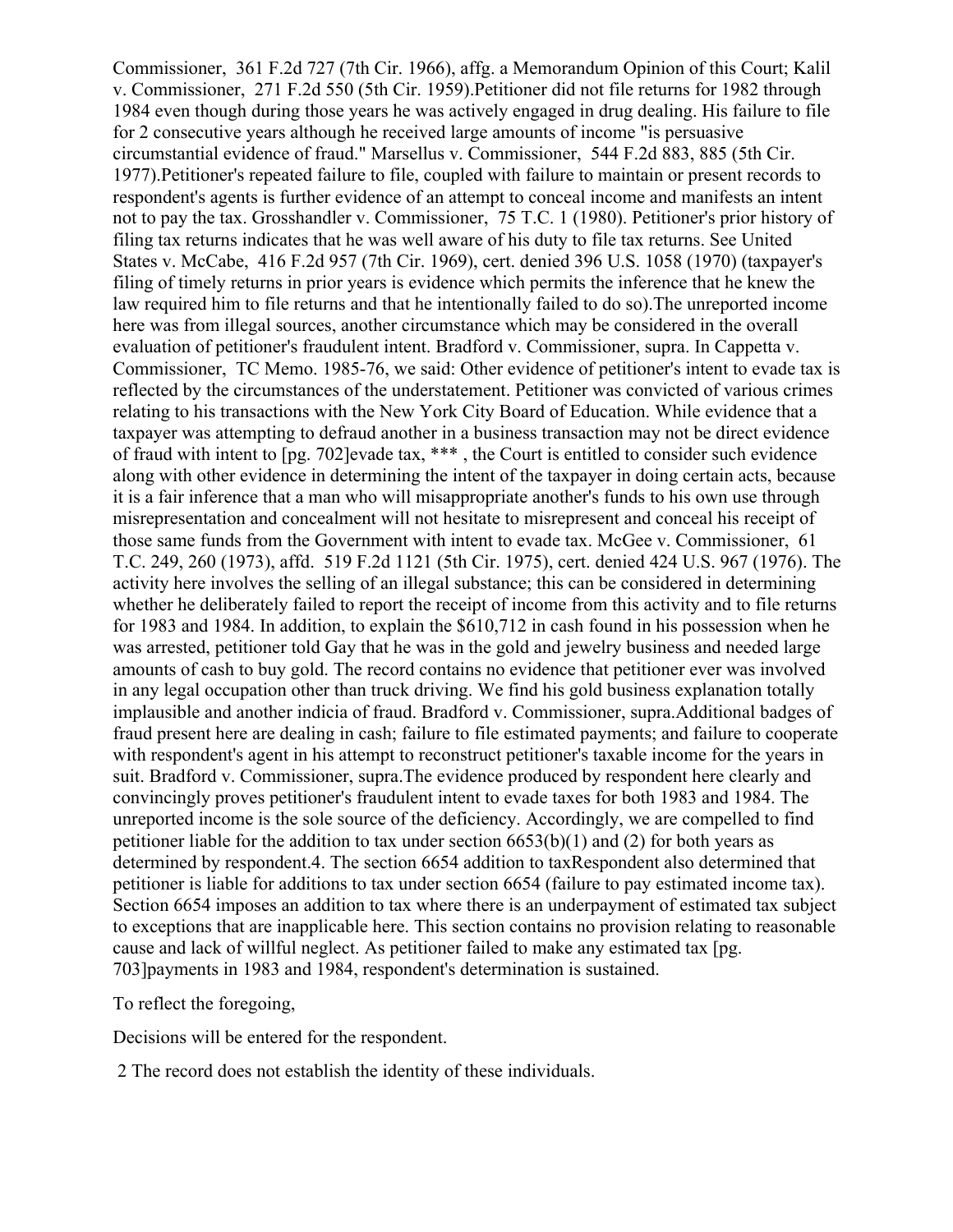3 A "stash house" is a place where marijuana is taken from the airplane to be stored and distributed. A drug dealer usually gives a person with a "clean record" or who does not look suspicious, money or other incentives to rent the house. The individual or individuals who rent the house never live in it, however.

4 Petitioner has objected to these drug ledgers on hearsay grounds. Petitioner refers throughout his briefs to the stenographic notebooks and other papers without reservation or challenge as "drug ledgers." We take the use of this nomenclature as a concession that the books and papers are in fact drug ledgers. Irrespective of petitioner's designation, based on the testimony of the witnesses and the appearance and contents of the stenographic notebooks and other papers, we conclude that these documents are in fact drug ledgers.

5 See United States v. Guillermo Soto-Leal, et al., No. CR-84- 090-TUC-RBM, U.S. District Court for the District of Arizona.

6 Their convictions subsequently were affirmed on appeal. See United States v. Valles-Valencia, 811 F.2d 1232 (9th Cir. 1987), as amended by 823 F.2d 381 (9th Cir. 1987).

8 FRE 801 reads as follows: RULE 801. Definitions

The following definitions apply under this article:

(a) Statement. A "statement" is (1) an oral or written assertion or (2) nonverbal conduct of a person, if it is intended by the person as an assertion.

(b) Declarant. A "declarant" is a person who makes a statement.

(c) Hearsay. "Hearsay" is a statement, other than one made by the declarant while testifying at the trial or hearing, offered in evidence to prove the truth of the matter asserted.

(d) Statements which are not hearsay.-A statement is not hearsay if-

(1) Prior statement by witness. The declarant testifies at the trial or hearing and is subject to cross-examination concerning the statement, and the statement is (A) inconsistent with the declarant's testimony, and was given under oath subject to the penalty of perjury at a trial, hearing, or other proceeding, or in a deposition, or (B) consistent with the declarant's testimony and is offered to rebut an express or implied charge against the declarant of recent fabrication or improper influence or motive, or (C) one of identification of a person made after perceiving the person; or

(2) Admission by party-opponent. The statement is offered against a party and is (A) the party's own statement, in either an individual or a representative capacity or (B) a statement of which the party has manifested an adoption or belief in its truth, or  $(C)$  a statement by a person authorized by the party to make a statement concerning the subject, or (D) a statement by the party's agent or servant concerning a matter within the scope of the agency or employment, made during the existence of the relationship, or (E) a statement by a coconspirator of a party during the course and in furtherance of the conspiracy.

FRE 802 reads as follows:

RULE 802. Hearsay Rule

Hearsay is not admissible except as provided by these rules or by other rules prescribed by the Supreme Court pursuant to statutory authority or by Act of Congress.

9 FRE 901 in pertinent part reads: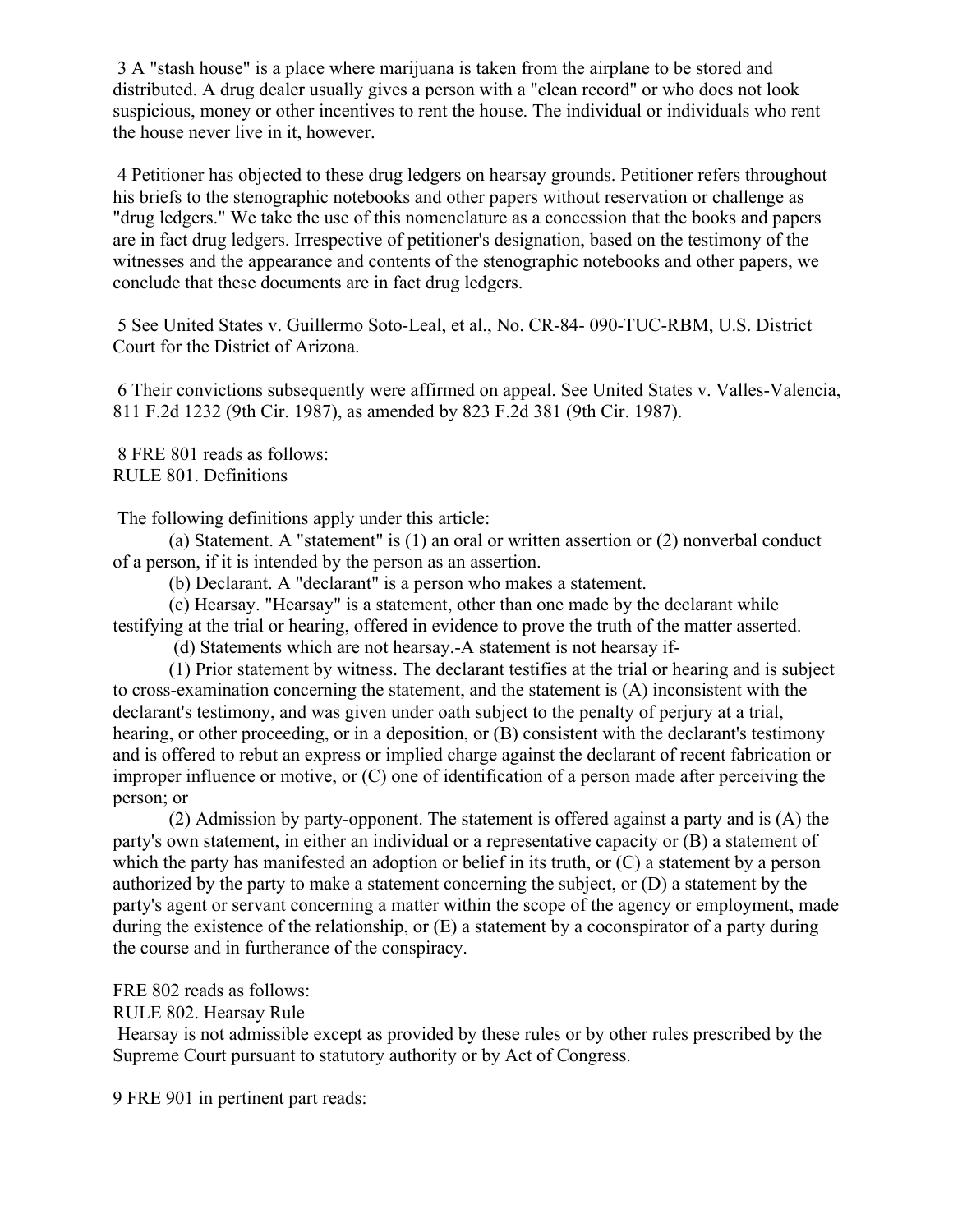## RULE 901. Requirement of Authentication Or Identification

(a) General provision. The requirement of authentication or identification as a condition precedent to admissibility is satisfied by evidence sufficient to support a finding that the matter in question is what its proponent claims.

(b) Illustrations. By way of illustration only, and not by way of limitation, the following are examples of authentication or identification conforming with the requirements of this rule: \*\*\* (4) Distinctive characteristics and the like. Appearance, contents, substance, internal patterns, or other distinctive characteristics, taken in conjunction with circumstances.

10 FRE 803 in pertinent part reads:

\*\*\* RULE 803. Hearsay Exceptions; Availability of Declarant Immaterial

The following are not excluded by the hearsay rule, even though the declarant is available as a witness: \*\*\*

(6) Records of regularly conducted activity. A memorandum, report, record, or data compilation, in any form, of acts, events, conditions, opinions, or diagnoses, made at or near the time by, or from information transmitted by, a person with knowledge, if kept in the course of a regularly conducted business activity, and if it was the regular practice of that business activity to make the memorandum, report, record, or data compilation, all as shown by the testimony of the custodian or other qualified witness, unless the source of information or the method or circumstances of preparation indicate lack of trustworthiness. The term "business" as used in this paragraph includes business, institution, association, profession, occupation, and calling of every kind, whether or not conducted for profit. \*\*\*

(8) Public records and reports. Records, reports, statements, or data compilations, in any form, of public offices or agencies, setting forth (A) the activities of the office or agency, or (B) matters observed pursuant to duty imposed by law as to which matters there was a duty to report, excluding, however, in criminal cases matters observed by police officers and other law enforcement personnel, or (C) in civil actions and proceedings and against the Government in criminal cases, factual findings resulting from an investigation made pursuant to authority granted by law, unless the sources of information or other circumstances indicate lack of trustworthiness. \*\*\*

(24) Other exceptions. A statement not specifically covered by any of the foregoing exceptions but having equivalent circumstantial guarantees of trustworthiness, if the court determines that (A) the statement is offered as evidence of a material fact; (B) the statement is more probative on the point for which it is offered than any other evidence which the proponent can procure through reasonable efforts; and (C) the general purposes of these rules and the interests of justice will best be served by admission of the statement into evidence. However, a statement may not be admitted under this exception unless the proponent of it makes known to the adverse party sufficiently in advance of the trial or hearing to provide the adverse party with a fair opportunity to prepare to meet it, the proponent's intention to offer the statement and the particulars of it, including the name and address of the declarant.

11 FRE 201 in pertinent part reads: RULE 201. Judicial Notice of Adjudicative Facts

(a) Scope of rule. This rule governs only judicial notice of adjudicative facts.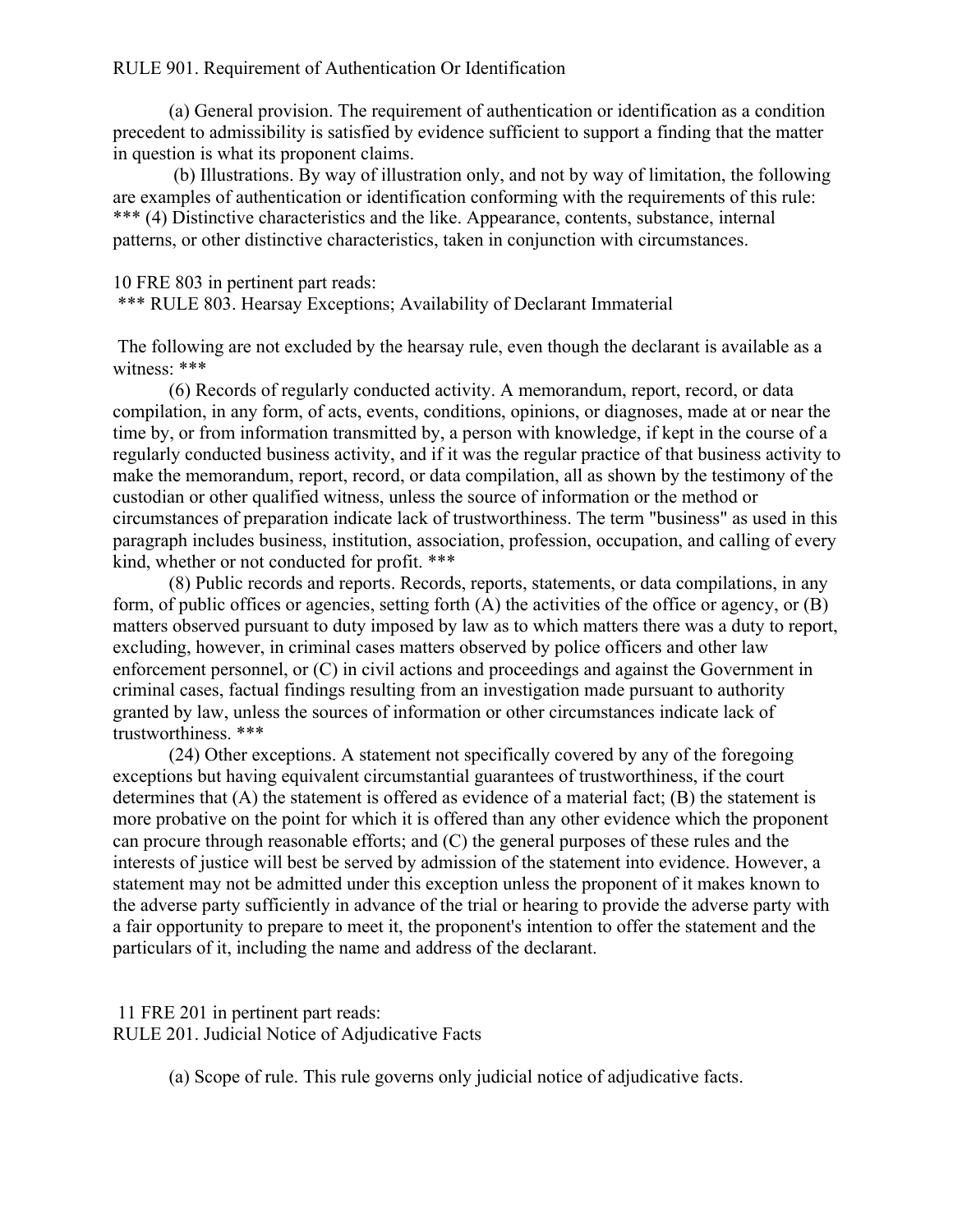(b) Kinds of facts. A judicially noticed fact must be one not subject to reasonable dispute in that it is either (1) generally known within the territorial jurisdiction of the trial court or (2) capable of accurate and ready determination by resort to sources whose accuracy cannot reasonably be questioned.

(c) When discretionary. A court may take judicial notice, whether requested or not.

(d) When mandatory. A court shall take judicial notice if requested by a party and supplied with the necessary information.

(e) Opportunity to be heard. A party is entitled upon timely request to an opportunity to be heard as to the propriety of taking judicial notice and the tenor of the matter noticed. In the absence of prior notification, the request may be made after judicial notice has been taken.

(f) Time of taking notice. Judicial notice may be taken at any stage of the proceedings.

12 See also Levy v. Commissioner, T.C. Memo. 1987-609; C. F. Malanka & Sons, Inc. v. Commissioner, T.C. Memo. 1979-187.

13 FRE 104 in pertinent part reads: RULE 104. Preliminary Questions

(a) Questions of admissibility generally. Preliminary questions concerning the qualification of a person to be a witness, the existence of a privilege, or the admissibility of evidence shall be determined by the court, subject to the provisions of subdivision (b). In making its determination it is not bound by the rules of evidence except those with respect to privileges.

(b) Relevancy conditioned on fact. When the relevancy of evidence depends upon the fulfillment of a condition of fact, the court shall admit it upon, or subject to, the introduction of evidence sufficient to support a finding of the fulfillment of the condition. \*\*\*

(e) Weight and credibility. This rule does not limit the right of a party to introduce before the jury evidence relevant to weight or credibility.

14 FRE 805 reads as follows:

RULE 805. Hearsay Within Hearsay

Hearsay included within hearsay is not excluded under the hearsay rule if each part of the combined statements conforms with an exception to the hearsay rule provided in these rules.

15 We take notice of the fact that the criminal case was appealed to the Court of Appeals for the Ninth Circuit and an opinion was issued therein on Feb. 26, 1987. See United States v. Valles-Valencia, 811 F.2d 1232 (9th. Cir. 1987), as amended 823 F.2d 381 (9th Cir. 1987).

16 See Petzoldt v. United States, an unreported case (D. Ariz. 1984, 54 AFTR2d 84-6384, 84-2 USTC par. 9991).

17 We note moreover that petitioner's statements, as relayed by Gay at trial that the money found in the automobile petitioner was driving when he was stopped for speeding in Florida was his, and that he had not filed Federal income tax returns for the last two years is cumulative as petitioner stipulated to the fact that he acknowledged the \$610,712.42 found in the automobile was his property and the certifications of lack of record introduced at trial establish that petitioner filed no U.S. Individual Income Tax Returns for the tax years ended Dec. 31, 1970,